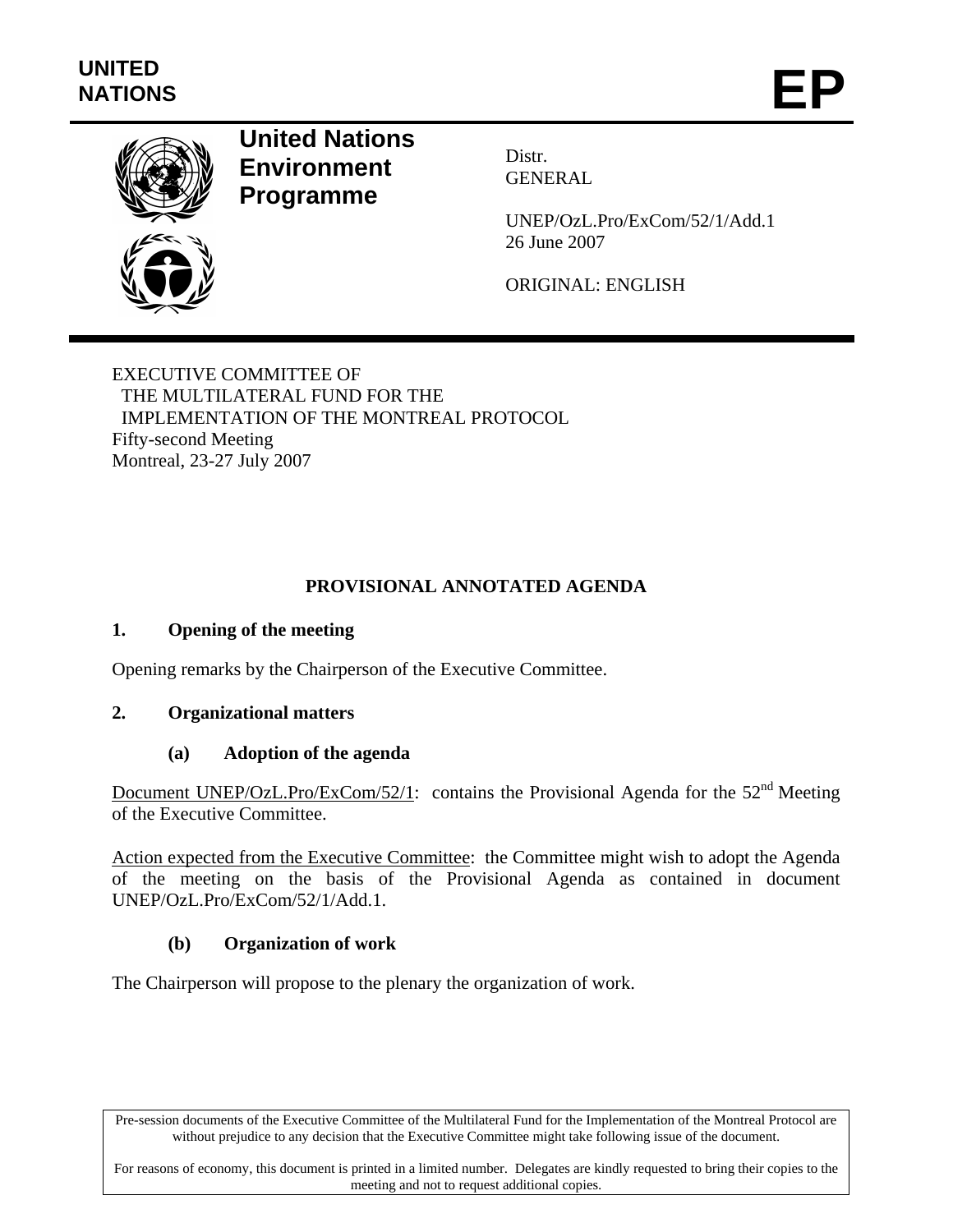### **3. Secretariat activities**

Document UNEP/OzL.Pro/ExCom/52/2: presents a report on the activities of the Secretariat since the  $51<sup>st</sup>$  Meeting of the Executive Committee. The document includes information on the follow-up activities implemented by the Secretariat on the outcome of the 51<sup>st</sup> Meeting, and the preparations for the  $52<sup>nd</sup>$  Meeting, as well as information on the missions undertaken by the Chief Officer and the staff of the Secretariat during this period.

Issues to be addressed: none.

Action expected from the Executive Committee: the Executive Committee may wish to take note of the report.

#### **4. Status of contributions and disbursements**

Document UNEP/OzL.Pro/ExCom/52/3: provides information on the status of the Fund as at 22 June 2007 as recorded by the Treasurer. At that date, the Fund's balance stood at US \$76,100,160 after taking into account all the funds approved by the Executive Committee, up to and including those approved at the 51st Meeting. The Fund's balance has been updated by the Treasurer to reflect new contributions made by the Parties and includes a sum of US \$38,365,765 in cash, and US \$37,734,395 in notes. Out of the US \$37,734,395 in notes, US \$10,405,356 are due for encashment before the end of the year, US \$9,846,498 would be encashed in 2008, US \$7,139,573 in 2009, and US \$9,342,968 remain unscheduled.

Issues to be addressed: none

Action expected from the Executive Committee: The Executive Committee may wish to:

- (a) Note the report of the Treasurer on the status of contributions and disbursements as contained in UNEP/OzL.Pro/ExCom/52/3 which provides information on promissory notes; and
- (b) Urge all Parties to pay their contributions to the Multilateral Fund in full and as early as possible.

#### **5. Status of resources and planning**

#### **(a) Report on balances and availability of resources**

Document UNEP/OzL.Pro/ExCom/52/4: contains the submissions of the implementing agencies on completed projects with balances and the return of funds from cancelled projects.

Issues to be addressed:

- Large balances held by UNEP for un-obligated balances;
- Adjustments to bilateral contributions of Canada, Germany and Japan;
- Transfer of institutional strengthening project from UNEP to UNDP and approval of agency fees for UNDP; and
- Resources available for  $52<sup>nd</sup>$  Meeting approvals.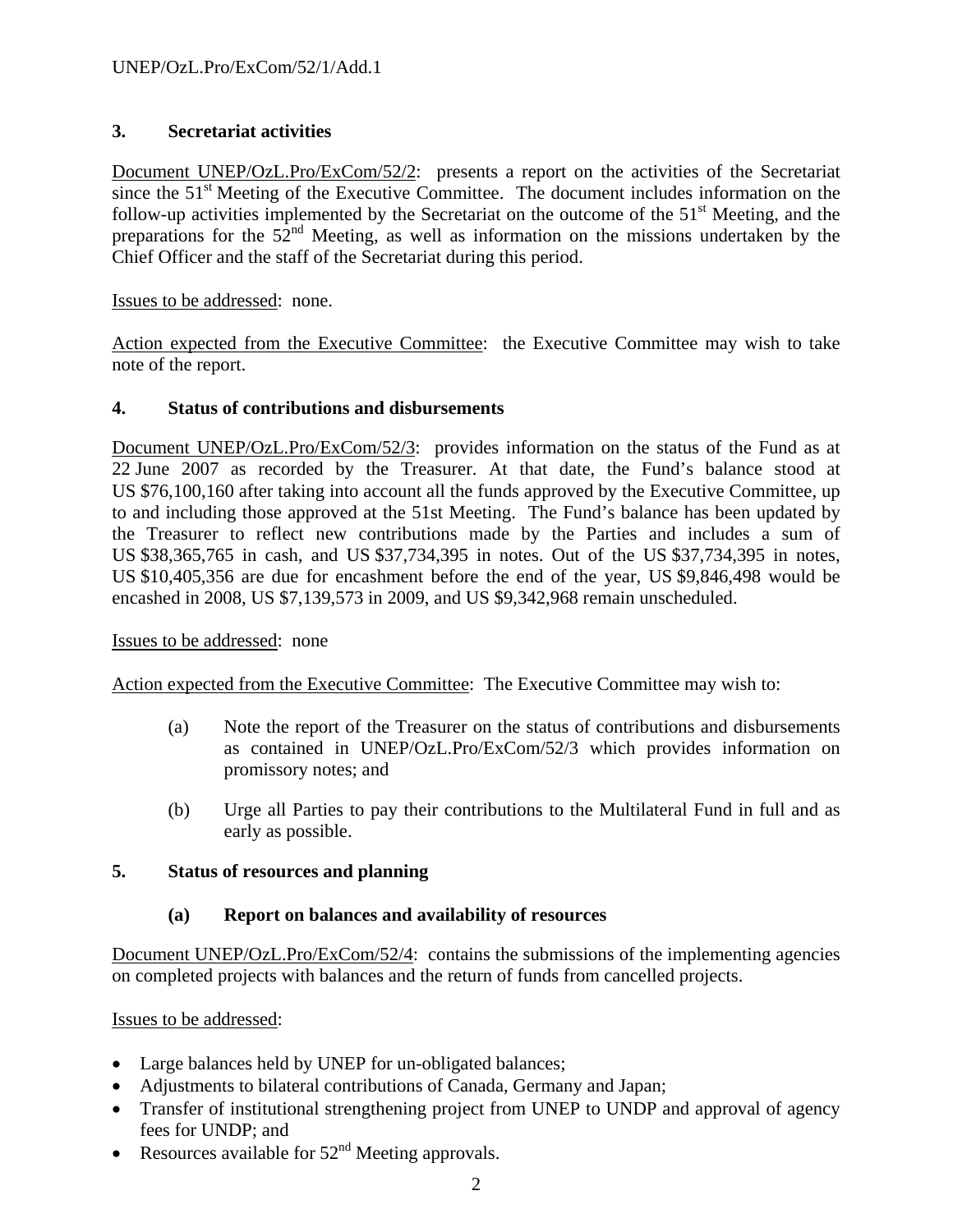Action expected from the Executive Committee: the Executive Committee may wish to:

- (a) Note the report on balances and availability of resources contained in UNEP/OzL.Pro/ExCom/52/4;
- (b) Note the net level of funds being returned by the implementing agencies to the  $52<sup>nd</sup>$  Meeting amounting to US \$1,525,904 against project balances. This includes the return of US \$531,442 from UNDP, US \$215,766 from UNEP, US \$62,064 from UNIDO, and US \$716,632 from the World Bank;
- (c) Note the net level of support costs being returned by the implementing agencies to the 52<sup>nd</sup> Meeting amounting to US \$180,986 against project support cost balances. This includes the return of US \$60,419 from UNDP, US \$27,199 from UNEP, US \$4,867 from UNIDO, and US \$88,501 from the World Bank;
- (d) Note that implementing agencies had balances totalling US \$14,129,095 excluding support costs from projects completed over two years ago. This includes US \$161,406 plus support costs from UNDP, US \$862,627 plus support costs from UNEP, US \$678,677 plus support costs from UNIDO, and US \$12,426,385 plus support costs from the World Bank;
- (e) Urge UNEP to resolve the US \$1,680,292 in un-obligated balances and report on their resolution to the 53<sup>rd</sup> Meeting;
- (f) Note that US \$750 should be deducted from bilateral contributions of Canada as a result of funds being returned from the project preparation of the terminal phaseout management plan in Burkina Faso (BKF/PHA/47/PRP/19);
- (g) Note that US \$3,686 should be deducted from bilateral contributions of Germany as a result of funds being returned from the following projects as indicated:

| Code               | <b>Project title</b>                                                      | Project<br>costs<br>returned<br>(US\$) | <b>Associated support</b><br>costs (US\$) |
|--------------------|---------------------------------------------------------------------------|----------------------------------------|-------------------------------------------|
| IND/FOA/36/INV/350 | Conversion from CFC-11 to water-based technology at Precision Engineering | 26                                     |                                           |
|                    | Tools and Components                                                      |                                        |                                           |
| IND/FOA/36/INV/351 | Conversion from CFC-11 to water-based technology at Pramukh Poly-         | Ω                                      |                                           |
|                    | Products                                                                  |                                        |                                           |
| MAR/REF/28/TAS/12  | National CFC-12 recovery and recycling programme and demonstration of     | 3,647                                  | 0                                         |
|                    | retrofit technology in commercial refrigeration                           |                                        |                                           |
| <b>TOTAL</b>       |                                                                           | 3,682                                  | 4                                         |

(h) Note that US \$6,216 should be deducted from bilateral contributions of Japan as a result of funds being returned from the projects indicated below;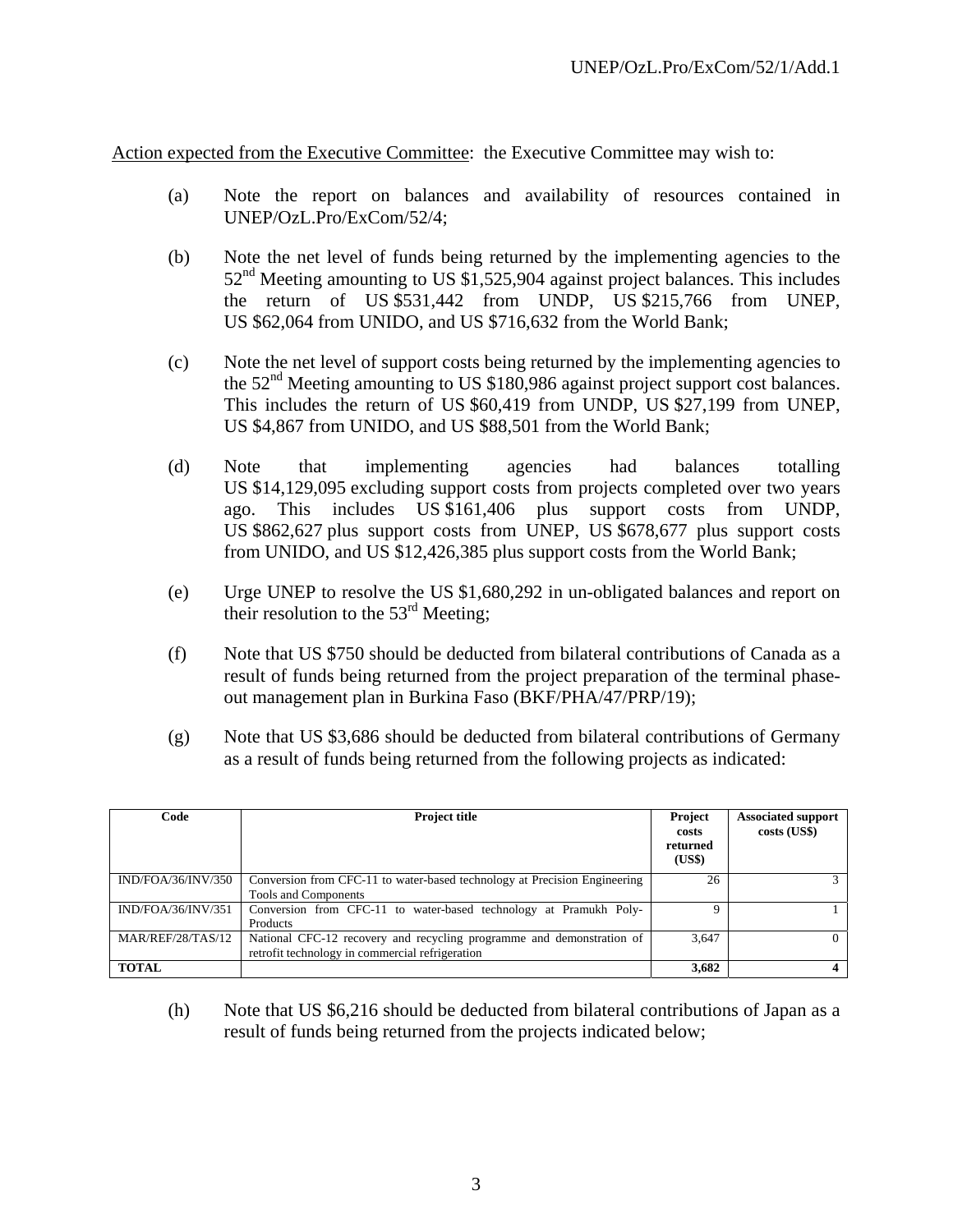| Code               | <b>Project title</b>                                                                                                                                     | Project<br>costs<br>returned<br>(US\$) | <b>Associated</b><br>support costs<br>(US\$) |
|--------------------|----------------------------------------------------------------------------------------------------------------------------------------------------------|----------------------------------------|----------------------------------------------|
| CPR/REF/31/TAS/359 | Strategy for the refrigeration servicing sector in China                                                                                                 | 1,376                                  | 179                                          |
| IDS/FOA/37/INV/145 | Phase-out of CFC-11 by conversion to HCFC-141b in the manufacture of rigid<br>polyurethane foam for insulating purposes at Aneka Citra Refrigeratama Co. | 377                                    | 49                                           |
| IDS/FOA/37/INV/146 | Phase-out of CFC-11 by conversion to HCFC-141b in the manufacture of rigid<br>polyurethane foam for insulating purposes at Bina Teknik Co.               | 541                                    | 70                                           |
| NIR/FOA/32/INV/73  | Phasing out of CFC-11 in the manufacture of flexible slabstock foam at Eastern<br>Wrought Iron Limited by conversion to methylene chloride               | 3,207                                  | 417                                          |
| <b>TOTAL</b>       |                                                                                                                                                          | 5,501                                  | 715                                          |

- (i) Note the transfer of US \$60,667 from UNEP to UNDP for the institutional strengthening project in Georgia (GEO/SEV/51/INS/23);
- (j) Approve US \$4,550 in agency fees for UNDP to implement the institutional strengthening project in Georgia (GEO/SEV/51/INS/23); and
- (k) Note that US \$77,807,050 (figure to be updated at the meeting) was available to the Executive Committee for approvals at the  $52<sup>nd</sup>$  Meeting.

### **(b) 2007 business plans**

Document UNEP/OzL.Pro/ExCom/52/5: considers business planning in the light of the submissions to the  $52<sup>nd</sup>$  Meeting.

Issues to be addressed:

- US \$19,667,148 remains unallocated in the 2006-2008 replenishment;
- World Bank report on the possibility of accelerated production closure;
- Forty-four per cent of the value of the 2007 business plans is expected to be submitted to the 53<sup>rd</sup> Meeting; and
- US \$57,343,538 remains to be submitted in 2007 for activities critical to compliance.

Action expected from the Executive Committee: the Executive Committee may wish to consider:

- (a) Noting the Report on the status of the 2007 business plans as contained in UNEP/OzL.Pro/ExCom/52/5 and the fact that US \$57.3 million in activities that were required for compliance had not been submitted to the  $52<sup>nd</sup>$  Meeting, and that the value of forward commitments approved at the  $52<sup>nd</sup>$  Meeting [exceeds/is below] the value in the 2007-2009 business plan of the Multilateral Fund by US \$------ [to be provided based on actual approvals]; and
- (b) Requesting bilateral and multilateral implementing agencies to submit those activities required for compliance in the 2007 business plans to the  $53<sup>rd</sup>$  Meeting.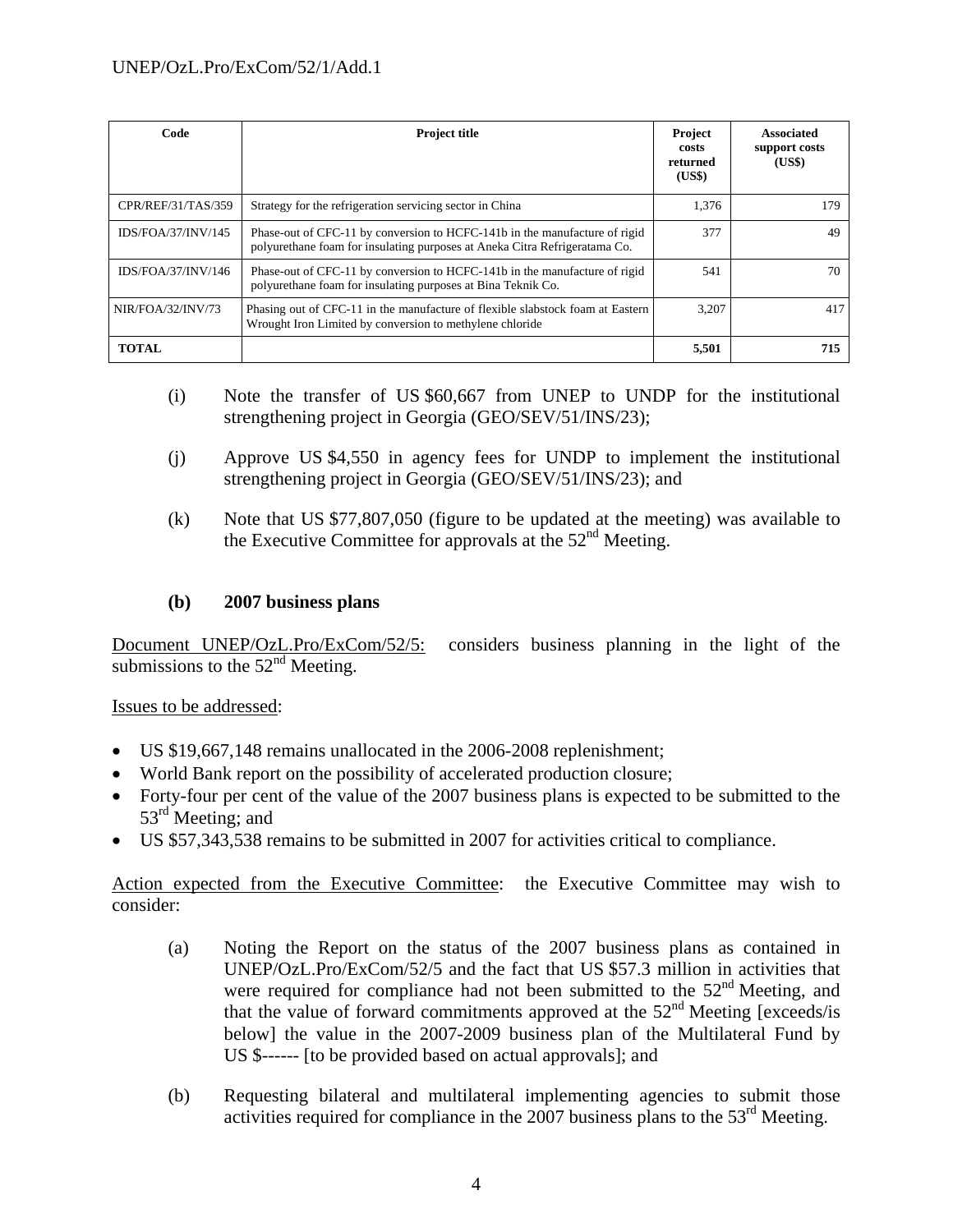**(c) Final report on priorities for the triennium 2006-2008 beyond the needs identified by the model rolling three-year phase-out plan, taking into account the remaining unallocated funds for the triennium (follow-up to decision 50/6)** 

Document UNEP/OzL.Pro/ExCom/52/6: is the final report from the Secretariat prepared further to decision  $\overline{50/6}$ . The report presents a summary of the priority areas discussed at the  $50<sup>th</sup>$  and 51<sup>st</sup> Meetings and then addresses each taking into account the Committee's consideration of the issues, the HCFC surveys, and relevant reports from the Technology and Economic Assessment Panel (TEAP).

Issues to be addressed: none.

Action expected from the Executive Committee: The Executive Committee may wish to:

- (a) Note the Final Report on priorities for the triennium 2006-2008, beyond the needs identified by the model rolling three-year phase-out plan, taking into account the remaining unallocated funds for the triennium as contained in UNEP/OzL.Pro/ExCom/52/6; and
- (b) Consider if any other action is required at this time based on the information provided above.

### **(d) Status/prospects of Article 5 countries in achieving compliance with the initial and intermediate control measures of the Montreal Protocol**

Document UNEP/OzL.Pro/ExCom/52/7: contains three parts and two annexes. Part I has been prepared in response to decisions 32/76(b) and 46/4, which requested that the Secretariat prepare an annual update of the status of compliance of Article 5 countries that are subject to the Montreal Protocol control measures. Part II contains information on those Article 5 countries that are subject to decisions of the Parties and recommendations of the Implementation Committee on compliance. Part III presents data on the implementation of country programmes, including an analysis of the ODS consumption data by sector. It also addresses the characteristics of ODS phase-out programmes and a qualitative assessment of their performance.

#### Issues to be addressed:

- El Salvador appears to be in non-compliance with its CTC control measures and a TPMP is under preparation.
- Twenty-five countries reported that their licensing systems were not operational and 45 countries have not reported to the Fund on the status of their licensing system;
- Data provided in the new format was still incomplete and additional input is needed for the new web-based system; and
- Low level of data submissions since only 52 out of 142 countries provided country programme data within one month of the due data.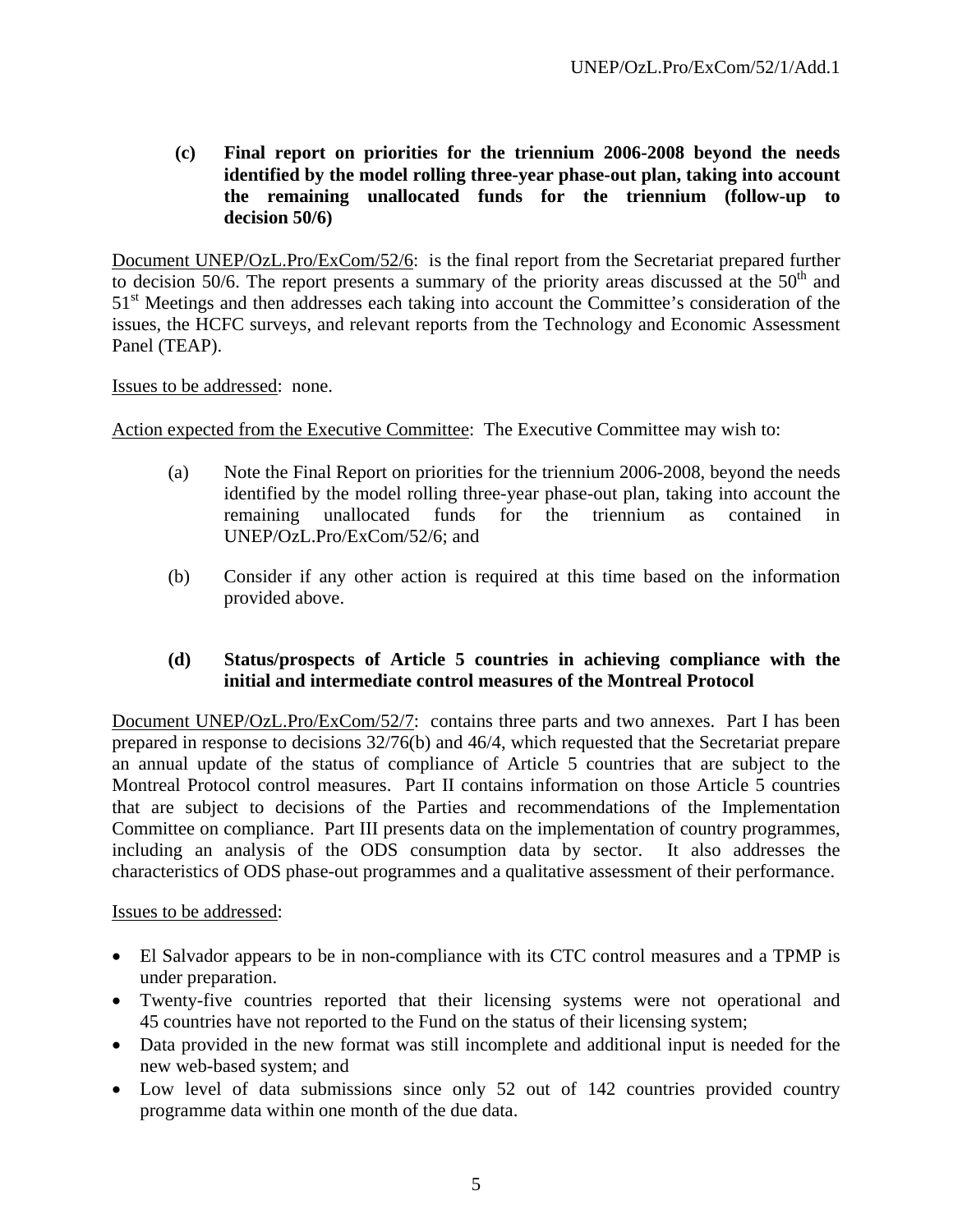Action expected from the Executive Committee: The Executive Committee may wish to:

- (a) Note the report on the status/prospects of Article 5 countries in achieving compliance with the initial and intermediate control measures of the Montreal Protocol as contained in UNEP/OzL.Pro/ExCom/52/7;
- (b) Request UNDP and El Salvador to expedite the submission of the terminal phase-out management plan proposal to the 53rd Meeting;
- (c) Urge those countries that have not established licensing systems to endeavour to establish such systems as soon as possible;
- (d) Request UNEP CAP to allocate time during its regional network meetings for additional training on the web-based system for reporting progress on country programme implementation and to provide feedback on the experience gained by the initial users of the web-based system; and
- (e) Require the submission of country programme implementation data in advance of approval and release of funding for projects and activities.

### **6. Programme implementation**

### **(a) Monitoring and evaluation**

### **(i) Extended desk study on incentive programmes for retrofits**

Document UNEP/OzL.Pro/ExCom/52/8: The extended desk study on incentive programmes for retrofit/replacement of refrigeration equipment in the industrial and commercial end-user sectors is part of the 2007 Monitoring and Evaluation Work Programme approved by the Executive Committee at its  $50<sup>th</sup>$  Meeting (decision 50/9). The objective of the extended desk study is to review the experience available to date in implementing the incentive programmes approved by the Executive Committee as individual activities under existing or new RMPs.

#### Issues to be addressed:

- Objectives, background and methodology;
- Funding criteria and payment of incentives;
- Project impact, cost and cost-effectiveness;
- Project implementation, management and monitoring; and
- Sustainability and lessons learned.

Action expected from the Executive Committee: the Executive Committee may wish to consider:

(a) Urging Article 5 countries and respective implementing agencies to intensify their efforts to advance the implementation of approved incentive programmes in order to meet the established targets and phase-out schedules;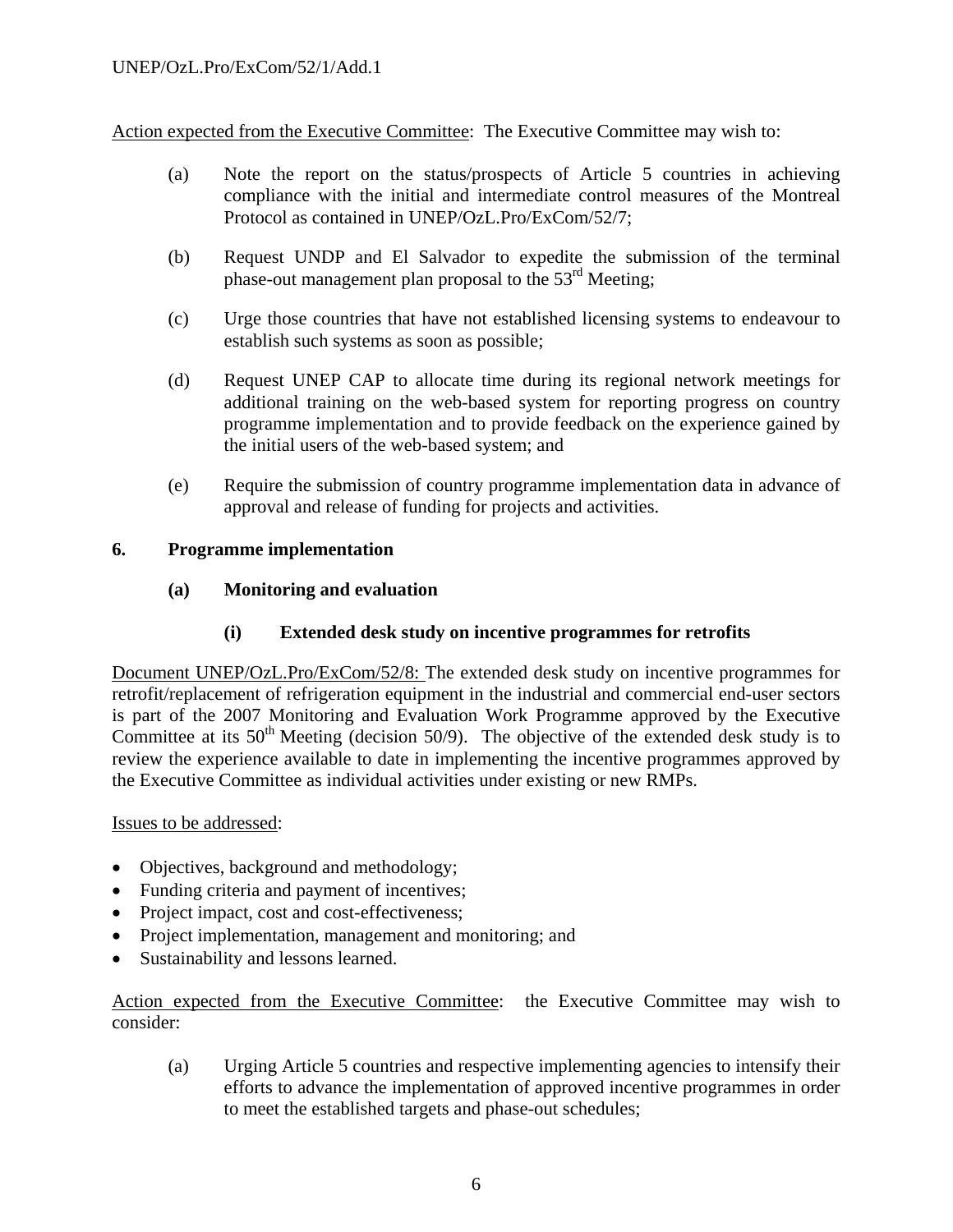- (b) Drawing the attention of Article 5 countries for which TPMPs have been approved or will be approved in the near future to incentive programmes as a promising modality for achieving CFC phase-out in the refrigeration servicing sector, provided the necessary pre-conditions are in place and lessons learnt from previous programmes are taken into account;
- (c) Requesting the implementing and bilateral agencies concerned to disseminate the lessons learned from the implementation of incentive programmes among Article 5 countries, including through the regional network meetings; and
- (d) Requesting UNDP in co-operation with the Fund Secretariat:
	- (i) To provide as part of the guidelines a template for calculating estimated operating savings and efficiency gains resulting from retrofitting or replacing a given refrigeration system as well as economic benefits from extending the life-time of retrofitted equipment;
	- (ii) To clarify during the preparation of incentive programmes the methodology of calculating planned and actual CFC phase-out, taking into account local circumstances;
	- (iii) To include in the guidelines the preparation of country specific implementation milestones in order to facilitate monitoring and to avoid delays; and
	- (iv) To foresee in the guidelines the possibility of adapting the scale and sequence of payments to local situations, and to increase the maximum limit of US \$10,000 for large-sized end-users in order to motivate them to proceed with the conversion where the total cost might significantly exceed their maximum entitlement;
	- (v) To incorporate in the guidelines the use of HCFC ternary blends as drop-in substitutes for CFC-12 under specific circumstances.

### **(ii) Final report on the evaluation of the CAP programme**

Document UNEP/OzL.Pro/ExCom/52/9: The objective of the evaluation, which is part of the 2006 and 2007 Monitoring and Evaluation Work Programme, is to review the results achieved, identify the problems encountered in the process of implementation and determine the effectiveness of CAP in relation to its objectives. The main evaluation issues were defined in the desk study on the CAP evaluation, submitted to the Executive Committee as document UNEP/OzL.Pro/ExCom/49/8.

Issues to be addressed:

- CAP activities in the regions;
- CAP's role for maintaining and/or returning to compliance; and
- Conclusions and recommendations.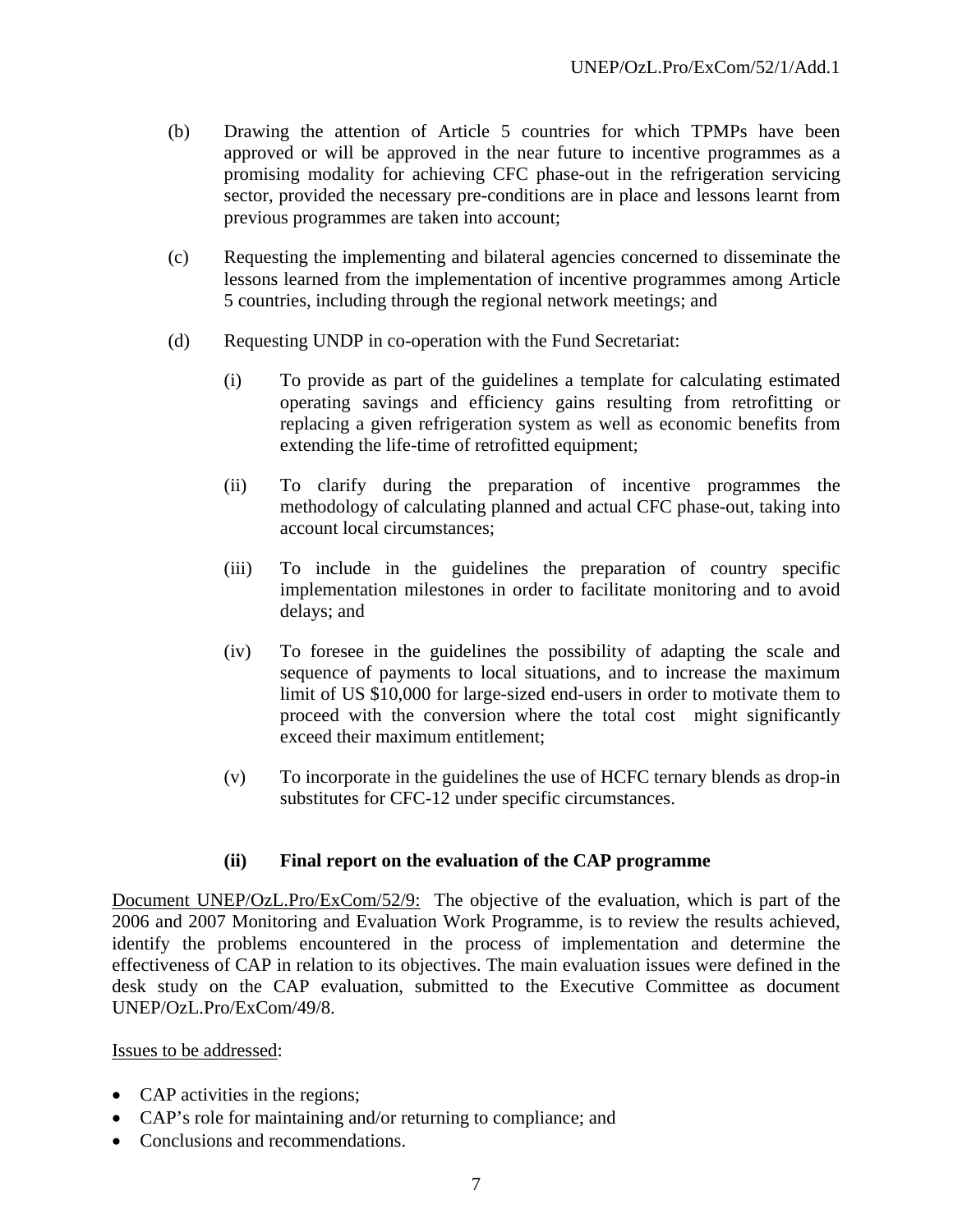Action expected from the Executive Committee: the Executive Committee may wish to:

- (a) Request UNEP to focus CAP on:
	- (i) Countries in potential or actual non-compliance, taking into account the likely difficulties of a number of countries in meeting the 85% reduction target for CFC in 2007, to be followed by the total phase-out, also of halons and CTC, by 31 December 2009.
	- (ii) Late-comers to the Montreal Protocol in order to:
		- a. Strengthen their institutional structures and develop local capacities;
		- b. Facilitate the establishment of appropriate ODS-related legislation and regulations; and
		- c. Support their public awareness activities.
	- (iii) Further involving more advanced and experienced Article 5 countries to assist and advise the less advanced in the same region;
	- (iv) Further strengthening of the local capacities of trained trainers, and partner training institutes, formed during the "train the trainers" phase to enable future and continued training of customs officers and refrigeration technicians on a sustainable basis. UNEP should also develop a strategy that will integrate the local training capacity created, placing emphasis on national ownership and securing access to appropriate know-how beyond 2010;
	- (v) Further promoting collaboration between customs and environment authorities, in cooperation with professional associations, in order to strengthen the enforcement of legal regulations; and
	- (vi) Assisting, where applicable, the enforcement of unified regulations in regional customs unions or other areas of political and economic cooperation.
- (b) Request UNEP and the other Agencies to ensure close coordination of activities in order to avoid overlapping actions; in particular, UNEP should always consult with the lead agency for NPP, TPMP or other phase-out plans and projects before providing technical or policy advice.

### **(b) Progress reports as at 31 December 2006**

### **(i) Consolidated progress report**

Document UNEP/OzL.Pro/ExCom/52/10: summarises the progress and financial information on the implementation of projects and activities supported by the Fund up to 31 December 2006.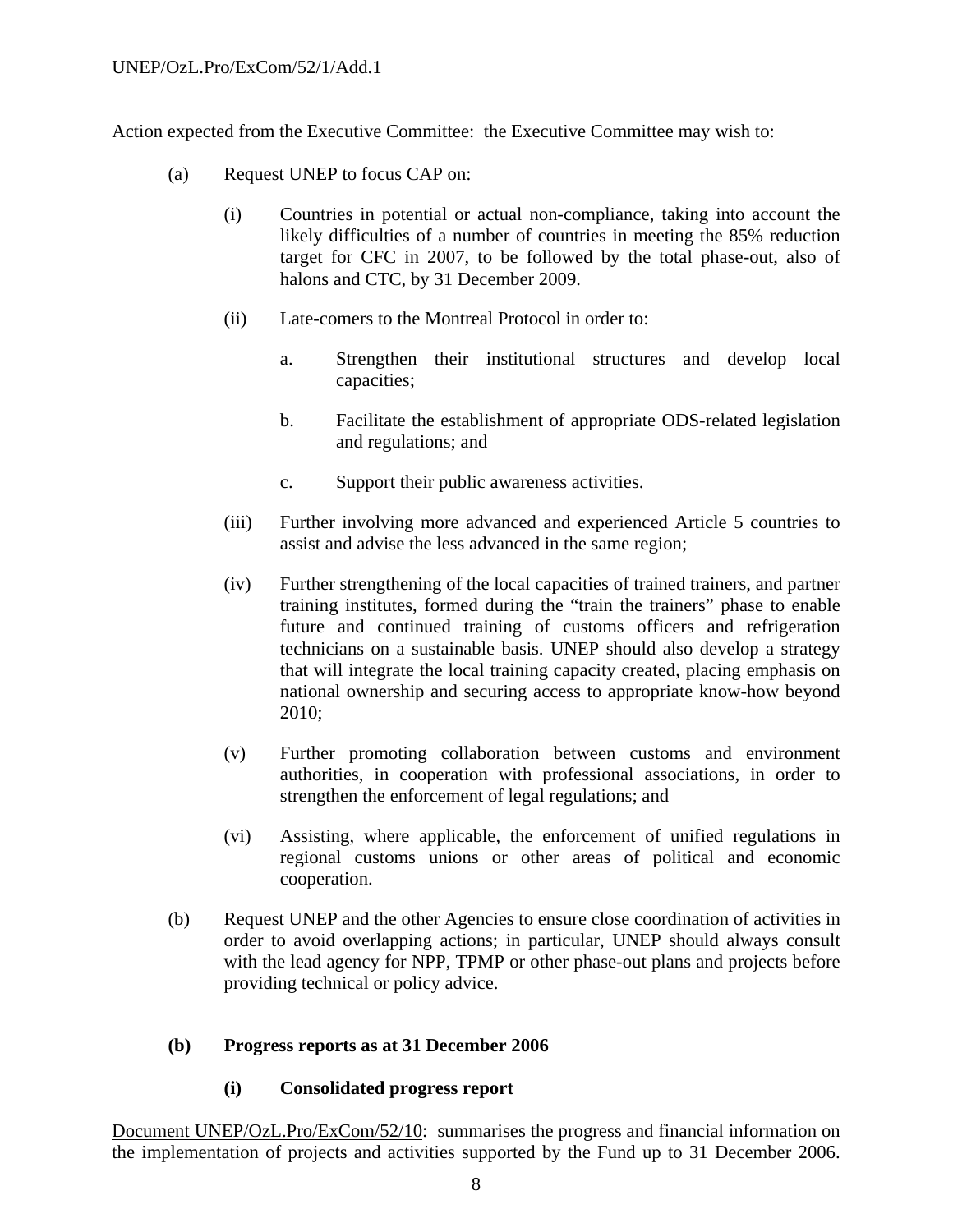The report consists of three parts and two annexes: Part I: A summary of implementation progress at the country level; Part II: A summary of activities to the end of 2006; and, Part III: Comments and recommendations of the Fund Secretariat; and Annex I: Project implementation data by country; and Annex II: Analysis of Progress Report Data.

Issues to be addressed:

- Only 41 per cent of the projects planned for completion in 2006 were completed as scheduled;
- Fourth year of low achievement of project completion where rates have been well below 70 per cent; and
- Agency fee balances as at 31 December 2006 amounted to around US \$26.83 million.

Action expected from the Executive Committee: the Executive Committee may wish to:

- (a) Note the Consolidated Progress Report of the Multilateral Fund as contained in UNEP/OzL.Pro/ExCom/52/10;
- (b) Note the slow rate of project completion for the fourth consecutive year and the rates of achievement of project completion as follows: UNDP (33 per cent), UNEP (47 per cent), UNIDO (51 per cent), and the World Bank (48 per cent);
- (c) Inform the heads of the implementing agencies about the ongoing concern regarding the slow rate of project completion with a view towards achieving an overall improvement by each agency in 2007; and
- (d) Note the balances in agency fees held by agencies as at 31 December 2006, amounting to around US \$10.88 million for the World Bank, US \$8.81 million for UNDP, and US \$7.14 million for UNIDO.

#### **(ii) Bilateral cooperation**

Document UNEP/OzL.Pro/ExCom/52/11: contains the progress report on activities up to 31 December 2006 implemented under bilateral cooperation by: Australia, Canada, Finland, France, Germany, Italy, Japan, Spain and Sweden.

Issue to be addressed:

- Progress reports were not received from Finland, Portugal, Sweden and United States of America;
- Difference in bilateral contributions recorded by the Status of Contributions and Disbursements and the progress reports of France and Germany; and
- Request for additional status reports on projects with slow progress.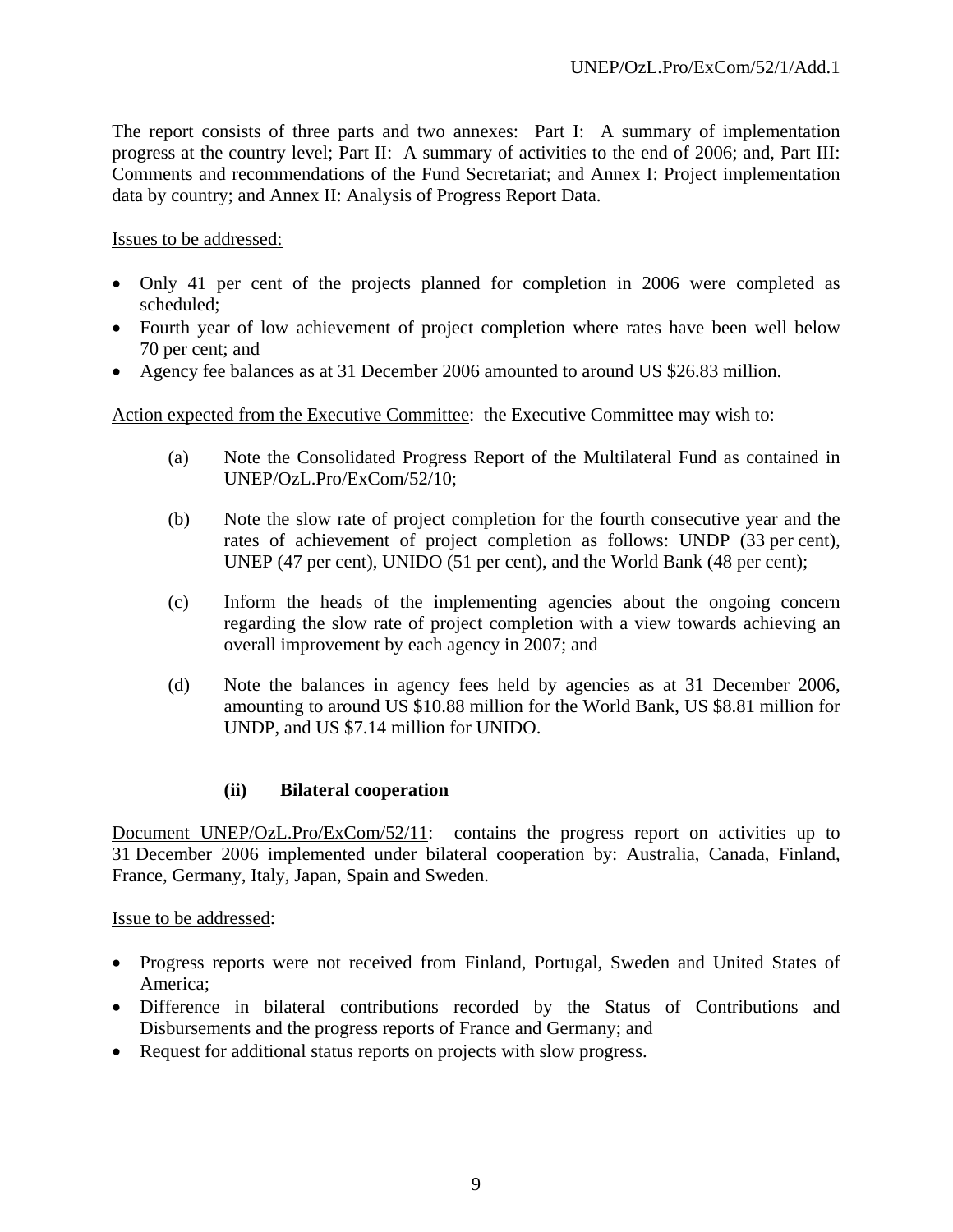Action expected from the Executive Committee: The Executive Committee may wish to:

- (a) Note with appreciation the progress reports submitted by the Governments of Australia, Canada, France, Germany, Italy, Japan, Spain and Switzerland;
- (b) Request the Governments of Finland, Portugal, Sweden and United States of America to provide their progress reports to the 53<sup>rd</sup> Meeting of the Executive Committee; and
- (c) Request the Governments of Canada, France, Germany, Italy, Japan, Spain and Sweden to provide reports on the projects with implementation delays to the 53<sup>rd</sup> Meeting of the Executive Committee;
- (d) Request additional status reports on the following projects:
	- (i) Customs officer training project in Kiribati (KIR/REF/36/TAS/02) under Australian implementation;
	- (ii) Customs officers training project in the Federated States of Micronesia (FSM/REF/36/TAS/01) under Australian implementation;
	- (iii) Customs officers training project in Palau (TTR/REF/36/TAS/01) under Australian implementation;
	- (iv) Customs officers training project in Solomon Island (SOI/REF/36/TAS/02) under Australian implementation;
	- (v) Customs officers training project in Tonga (TON/REF/36/TAS/01) under Australian implementation;
	- (vi) Customs officers training project in Tuvalu (TUV/REF/36/TAS/02) under Australian implementation;
	- (vii) Customs officers training project in Vanuatu (VAN/REF/36/TAS/02) under Australian implementation;
	- (viii) MAC recovery and recycling project in Micronesia (FSM/REF/36/TAS/02) under Australian implementation;
	- (ix) MAC recovery and recycling project in Kiribati (KIR/REF/36/TAS/03) under Australian implementation;
	- (x) MAC recovery and recycling project in the Marshall Islands (MAS/REF/36/TAS/02) under Australian implementation;
	- (xi) MAC recovery and recycling project in Palau (TTR/REF/36/TAS/02) under Australian implementation;
	- (xii) MAC recovery and recycling project in Tuvalu (TUV/REF/36/TAS/04) under Australian implementation;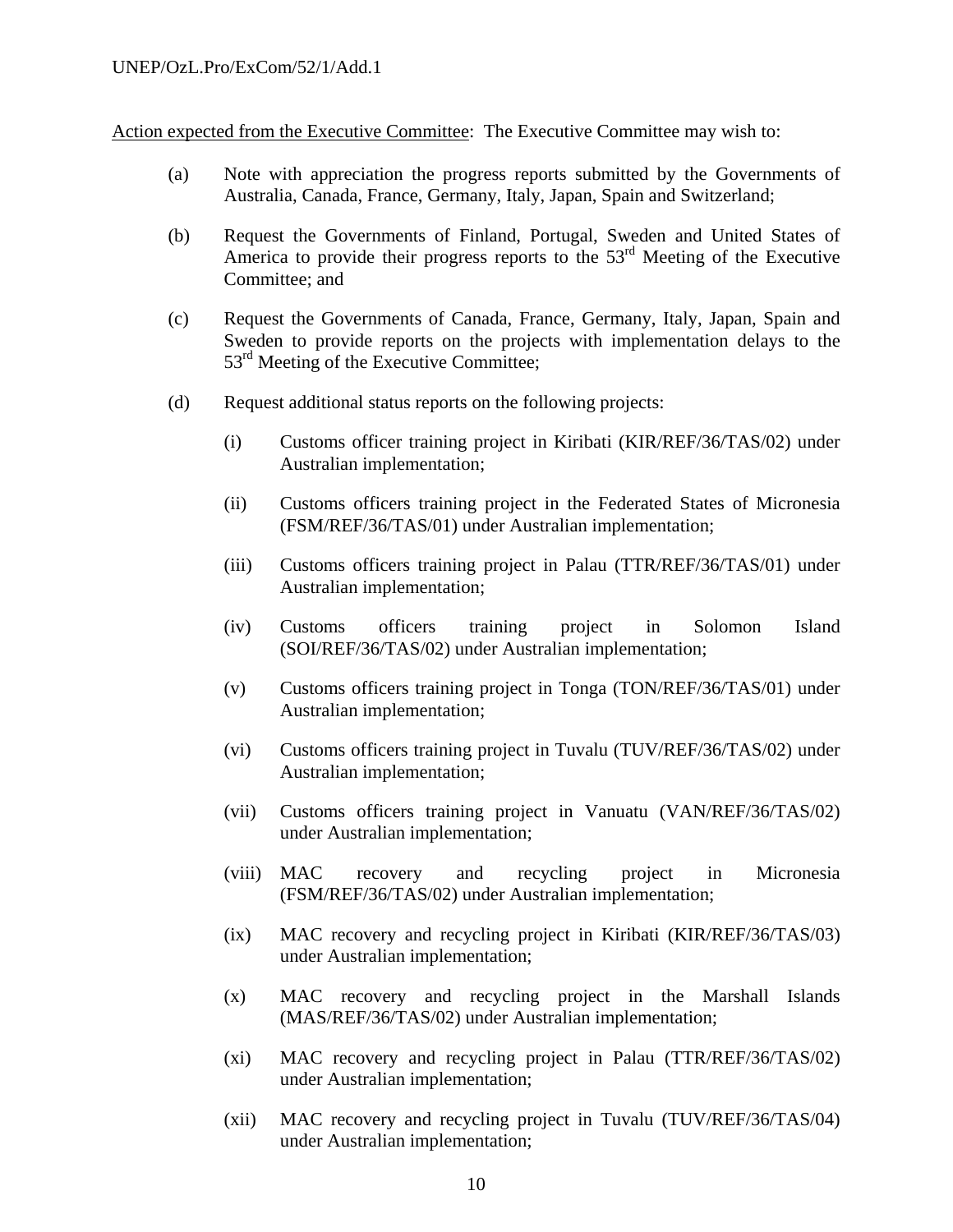- (xiii) MAC recovery and recycling project in Vanuatu (VAN/REF/36/TAS/04) under Australian implementation;
- (xiv) MAC recovery and recycling project in Solomon Islands (SOI/REF/36/TAS/04) under Australian implementation;
- (xv) The recovery and recycling project in Chile (CHI/REF/35/TAS/147) under Canadian implementation;
- (xvi) The methyl bromide project in Kenya (KEN/FUM/26/DEM/20) under Canadian implementation;
- (xvii) The recovery and recycling component of the RMP project in Tanzania (URT/REF/36/TAS/14) under German implementation;
- (xviii) Halon banking project in Algeria (ALG/HAL/35/TAS/51) under German implementation;
- (xix) Halon banking project in Croatia (CRO/HAL/43/TAS/24) under German implementation;
- (xx) Halon banking project in Nigeria (NIR/HAL/37/TAS/103) under German implementation;
- (xxi) Regional halon bank for Eastern and Southern African countries (Botswana, Ethiopia, Kenya, Lesotho, Namibia, Tanzania and Zimbabwe) (AFR/HAL/35/TAS/29) under German implementation;
- (xxii) The recovery and recycling project in Egypt (EGY/REF/29/TAS/75) under German implementation;
- (xxiii) The recovery and recycling project in Tanzania (URT/REF/36/TAS/14) under German implementation; and
- (xxiv) The Strategic demonstration project for accelerated conversion of CFC chillers (AFR/REF/48/DEM/35) under Japanese implementation.

#### **(iii) UNDP**

Document UNEP/OzL.Pro/ExCom/52/12: contains the progress report of UNDP for activities up to 31 December 2006 and the comments and recommendations of the Fund Secretariat on the report.

#### Issue to be addressed:

- Low rate of disbursement for multi-year agreements (MYAs);
- Possible cancellation of the Prasert Sofa Shop foam project in Laos (LAO/FOA/44/INV/14);
- Request for additional status reports on projects with slow progress; and
- Application of the definition of "completion" to tranches of MYAs.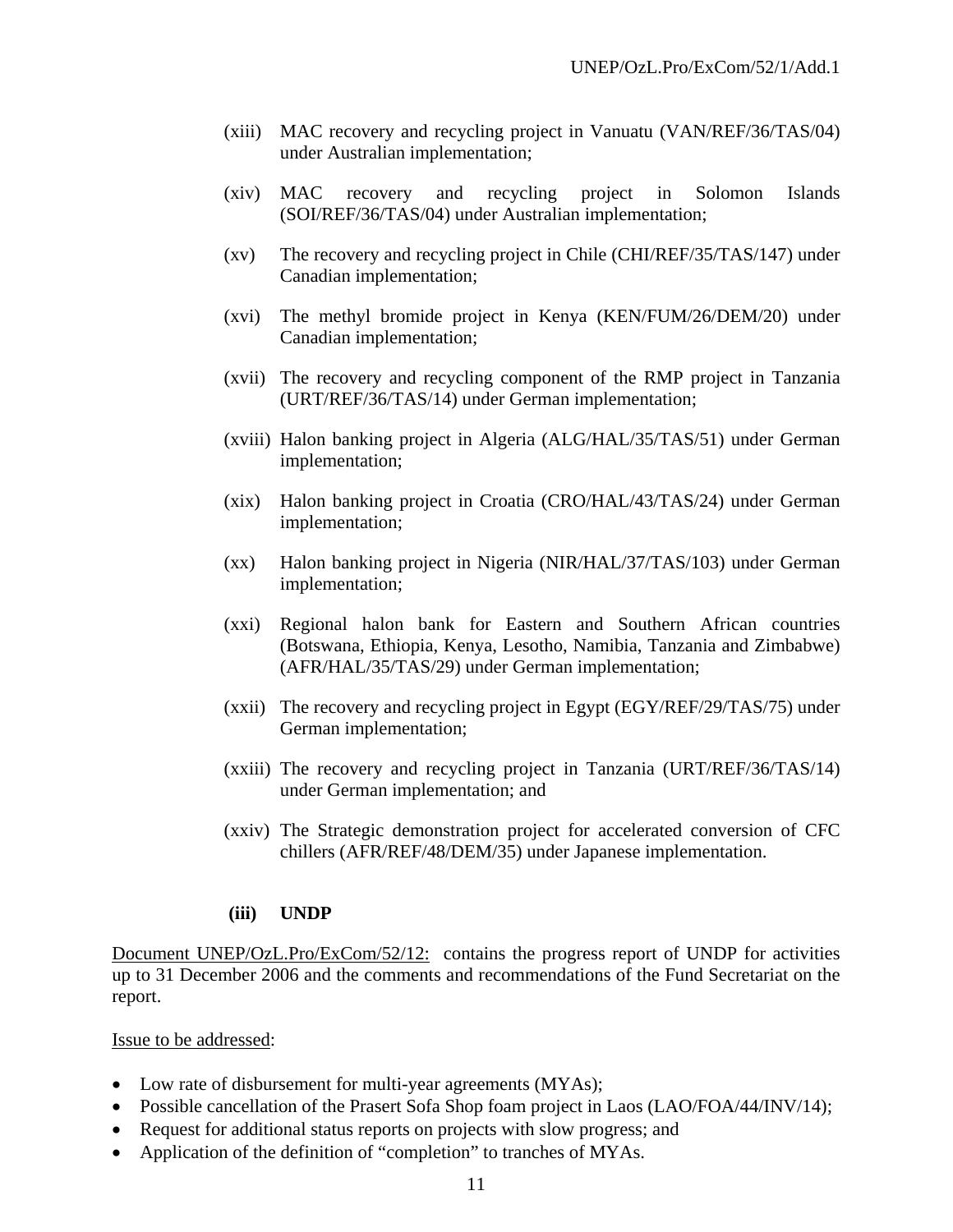Action expected from the Executive Committee: the Executive Committee may wish to:

- (a) Note UNDP's Progress Report contained in UNEP/OzL.Pro/ExCom/52/12;
- (b) Note, with concern, UNDP's low rate of disbursement for multi-year agreements;
- (c) Note that UNDP will report to the  $53<sup>rd</sup>$  Meeting on up to 17 projects with implementation delays including five projects that were classified as such in 2005;
- (d) Cancel the Prasert Sofa Shop foam project in Laos (LAO/FOA/44/INV/14**)**  following confirmation that the current director of the National ozone unit agrees to the cancellation;
- (e) Request additional status reports on the following projects to be submitted to the 53<sup>rd</sup> Meeting:
	- (i) Methyl bromide phase-out plan in Kenya;
	- (ii) Institutional strengthening project in Bangladesh (BGD/SEV/44/INS/23) (contingent on a report to the  $52<sup>nd</sup>$  Meeting on the resolution of the outstanding compliance matter);
	- (iii) Institutional strengthening project in Nigeria (NIR/SEV/48/INS/114) (contingent on a report to the  $52<sup>nd</sup>$  Meeting on the resolution of the outstanding compliance matter);
	- (iv) Institutional strengthening in Pakistan (PAK/SEV/41/INS/54) (contingent upon a report to the  $52^{\overline{nd}}$  Meeting on the resolution of the outstanding compliance matter);
	- (v) Refrigerant management plan activities in Barbados (BAR/REF/43/TAS/11&12);
	- (vi) Refrigerant management plan activities in Cape Verde (CBI/REF/44/TAS/08);
	- (vii) MAC recycling refrigerant management plan component for UNDP in Guinea Bissau (GBS/REF/43/TAS/07);
	- (viii) Refrigerant management plan activities in Haiti (HAI/REF/39/TAS/04 and HAI/REF/39/TAS/06);
	- (ix) The technician training refrigerant management plan component in Honduras (HON/REF/44/TAS/15);
	- (x) Refrigerant management plan activities in Sierra Leone (SIL/REF/41/TAS/05&06);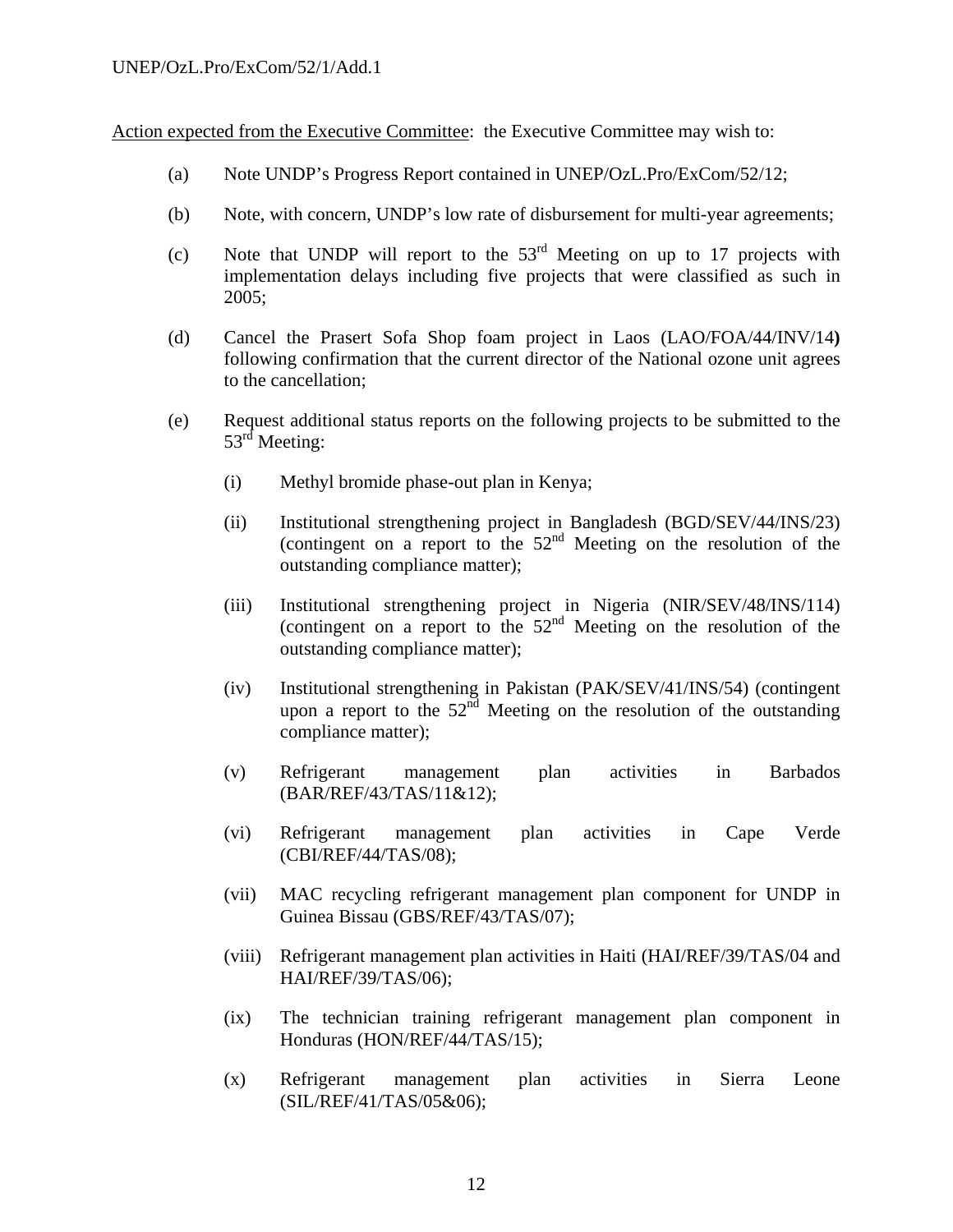- (xi) Refrigerant management plan activities in Suriname (SUR/REF/44/TAS/09&10);
- (xii) The regional methyl bromide project in Africa (AFR/FUM/38/TAS/32);
- (xiii) The methyl bromide demonstration project in Mexico (MEX/FUM/26/DEM/86);
- (xiv) The methyl bromide demonstration project (SRL/FUM/27/DEM/13), the methyl bromide technical assistance project (SRL/FUM/38/TAS/21) and the incentive programme component of the refrigerant management plan (SRL/REF/32/TAS/15) in Sri Lanka;
- (xv) Halon banking activity in Egypt (EGY/HAL/32/TAS/81);
- (xvi) Regional halon bank West and Central Africa (Benin, Burkina Faso, Cameroon, Congo, Congo DR, and Guinea) (AFR/HAL/37/TAS/31); and
- (f) Request UNDP to define completion dates according to the completion of activities associated with annual tranches.

#### **(iv) UNEP**

Document UNEP/OzL.Pro/ExCom/52/13: contains the progress report of UNEP for activities up to 31 December 2006 and the comments and recommendations of the Fund Secretariat on the report.

#### Issues to be addressed:

- Delayed completion of project preparation;
- Request for additional status reports on projects with slow progress; and
- Slow disbursement by UNDP country offices of outstanding payments for UNEP projects.

Action expected from the Executive Committee: the Executive Committee may wish to:

- (a) Note UNEP's progress report contained in UNEP/OzL.Pro/ExCom/52/13;
- (b) Note that UNEP has seven projects classified with implementation delays, including five projects that were so classified last year, and that a report on these projects should be submitted to the  $53<sup>rd</sup>$  Meeting;
- (c) Request additional status reports to be submitted to the  $53<sup>rd</sup>$  Meeting if the project is not submitted for the following project preparation activities:
	- (i) Terminal phase-out management plan (TPMP) preparation in Nicaragua (NIC/PHA/49/PRP/19);
	- (ii) TPMP preparation in Djibouti (DJI/PHA/48/PRP/11);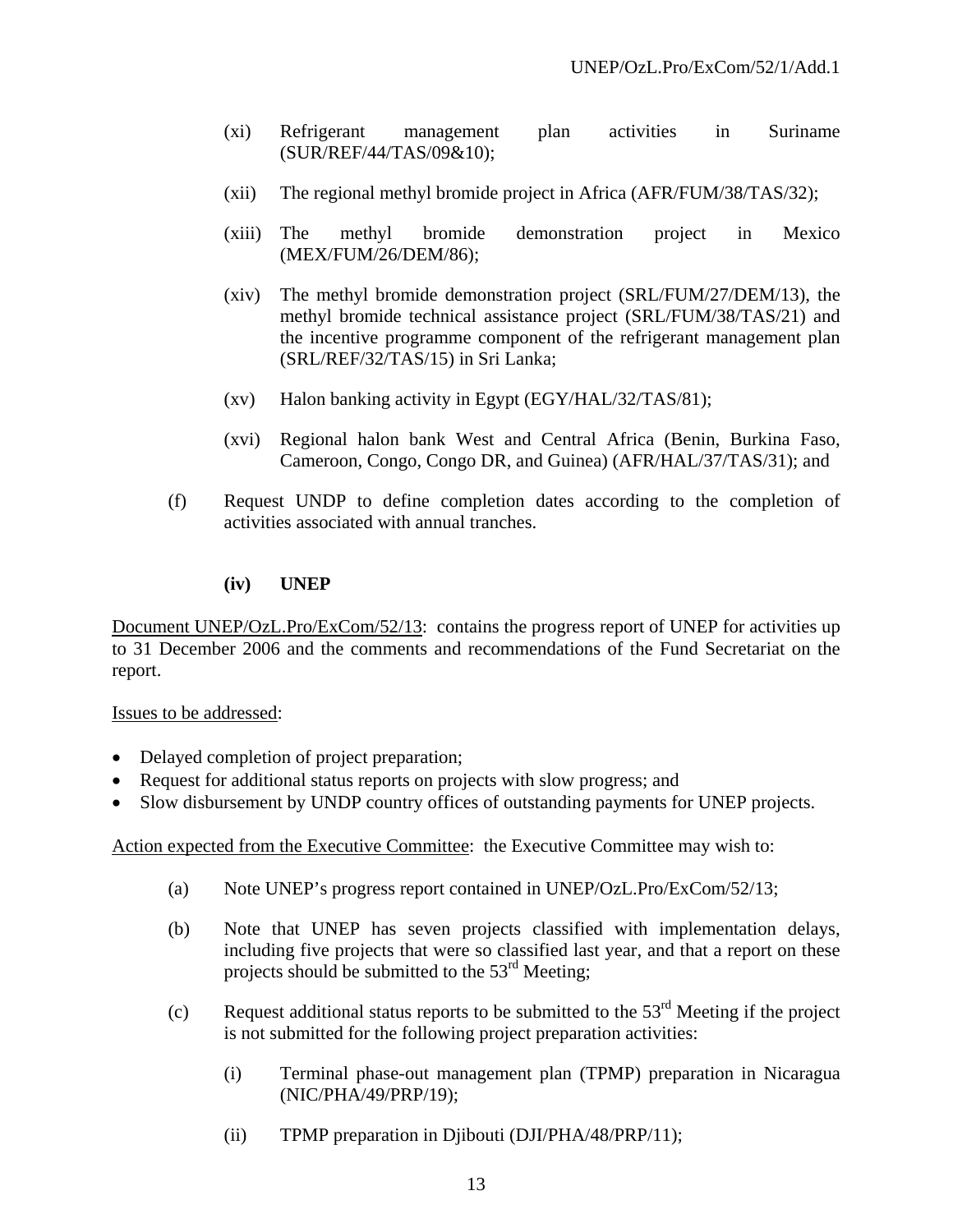- (d) Request that additional status reports be submitted to the  $53<sup>rd</sup>$  Meeting for the following individual projects on institutional strengthening with respect to reporting on decisions taken by the Parties or recommendations of the Implementation Committee with respect to compliance for the following:
	- (i) El Salvador (ELS/SEV/44/INS/17);
	- (ii) Equatorial Guinea (EQG/SEV/49/INS/02);
	- (iii) Eritrea (ERI/SEV/47/INS/02);
	- (iv) Guatemala (GUA/SEV/43/INS/30);
	- (v) Guinea Bissau (GBS/SEV/50/INS/09);
	- (vi) Lao PDR (LAO/SEV/50/INS/17);
	- (vii) Maldives (MDV/SEV/50/INS/11);
	- (viii) Somalia (SOM/SEV/44/INS/05);
	- (ix) Turkmenistan (TKM/SEV/46/INS/01);
	- $(x)$  Uganda (UGA/SEV/13/INS/02);
	- (xi) Barbados (BAR/SEV/46/INS/13);
	- $(xii)$  Cape Verde (CBI/SEV/50/INS/10);
	- (xiii) Sao Tome and Principe (STP/SEV/50/INS/11);
- (e) Request that additional status reports be submitted to the  $53<sup>rd</sup>$  Meeting for the following individual projects on institutional strengthening:
	- (i) Myanmar (MYA/SEV/29/INS/02);
	- (ii) Sudan (SUD/SEV/42/INS/16);
	- (iii) Somalia (SOM/SEV/36/INS/03);
	- (iv) Kiribati (KIR/SEV/49/INS/05);
	- (v) Marshall Islands (MAS/SEV/50/INS/05);
	- (vi) Tonga (TON/SEV/49/INS/04);
	- (vii) Palau (TTR/SEV/49/INS/04);
	- (viii) Tuvalu (TUV/SEV/50/INS/05);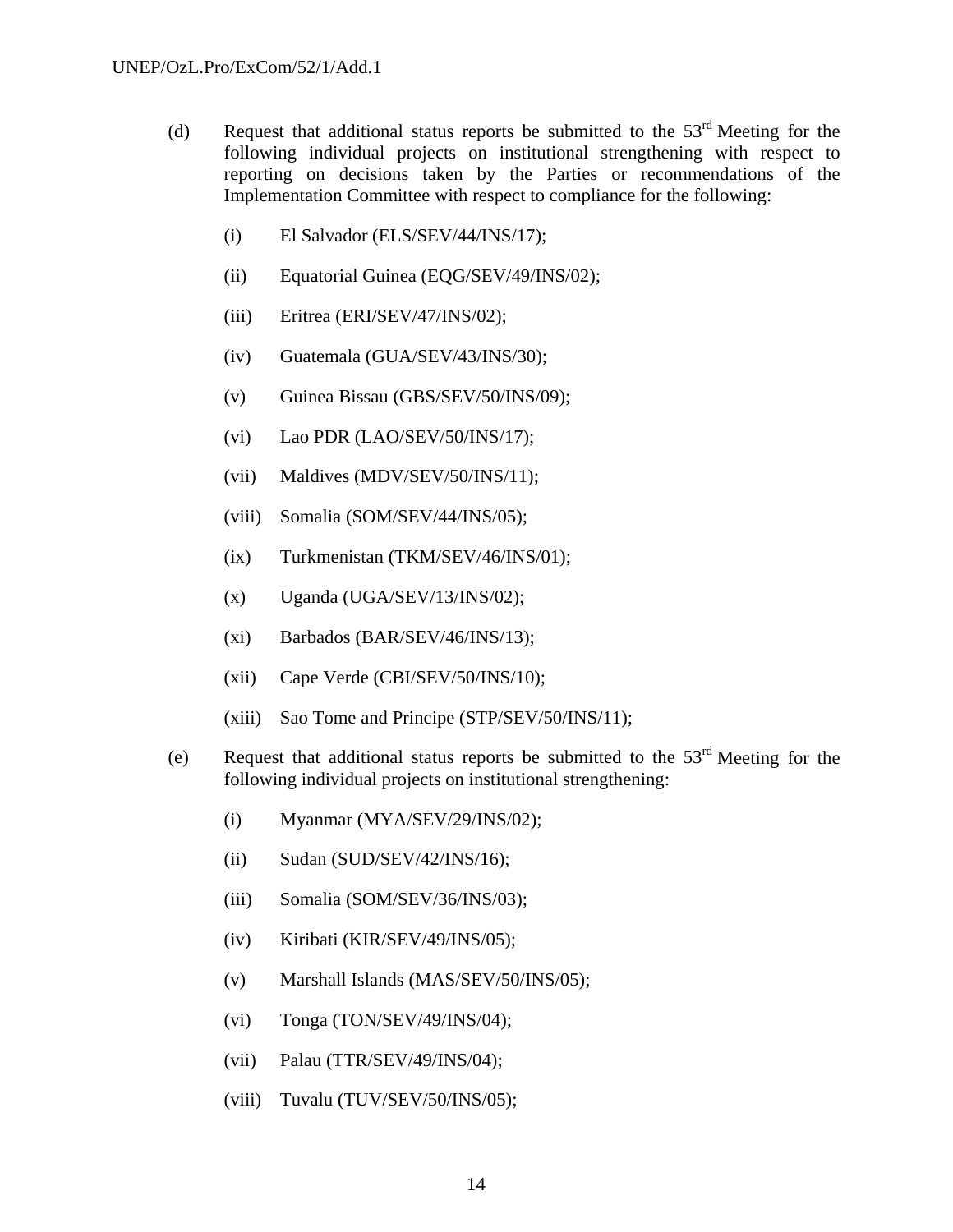- (f) Request that additional status reports be submitted to the  $53<sup>rd</sup>$  Meeting, for the following individual refrigerant management plan (RMP) projects:
	- (i) Brunei Darussalam (BRU/REF/44/TAS/09, BRU/REF/44/TRA/07 and BRU/REF/44/TRA/08);
	- (ii) End-users public awareness component of the RMP in Chile (CHI/REF/35/TAS/148);
	- (iii) CFC phase-out plan in Democratic Republic of the Congo (DRC/PHA/49/TAS/23);
	- (iv) RMP monitoring component in Kuwait (KUW/REF/37/TAS/06);
	- (v) Myanmar (MYA/REF/45/TAS/05);
	- (vi) Nauru (NAU/REF/44/TAS/03); and
- (g) Request the Chairman to communicate to UNDP headquarters the need to urge local UNDP offices to expedite the outstanding payments for these UNEP projects and indicate any problems in financially completing these activities.

### **(v) UNIDO**

Document UNEP/OzL.Pro/ExCom/52/14: contains the progress report of UNIDO for activities up to 31 December 2006 and the comments and recommendations of the Fund Secretariat on the report.

#### Issues to be addressed:

- Very low levels of disbursement and the negative impact on monitoring implementation delays due to slow initial disbursement;
- Delayed completion of project preparation;
- Slow implementation of UNEP project impacting UNIDO project;
- Request for additional status reports on projects with slow progress;

Action expected from the Executive Committee: The Executive Committee may wish to:

- (a) Note UNIDO's progress report contained in UNEP/OzL.Pro/ExCom/52/14;
- (b) Define implementation delays due to disbursement as a level of disbursement below 1 per cent of the project budget 18 months after project approval;
- (c) Request UNIDO to expedite the completion of the preparation of the MDI sector plan in China (CPR/ARS/44/PRP/422), the halon phase-out plan in Kuwait (KUW/HAL/45/PRP/07) and the CTC sector plan in Serbia (YUG/SOL/45/PRP/27);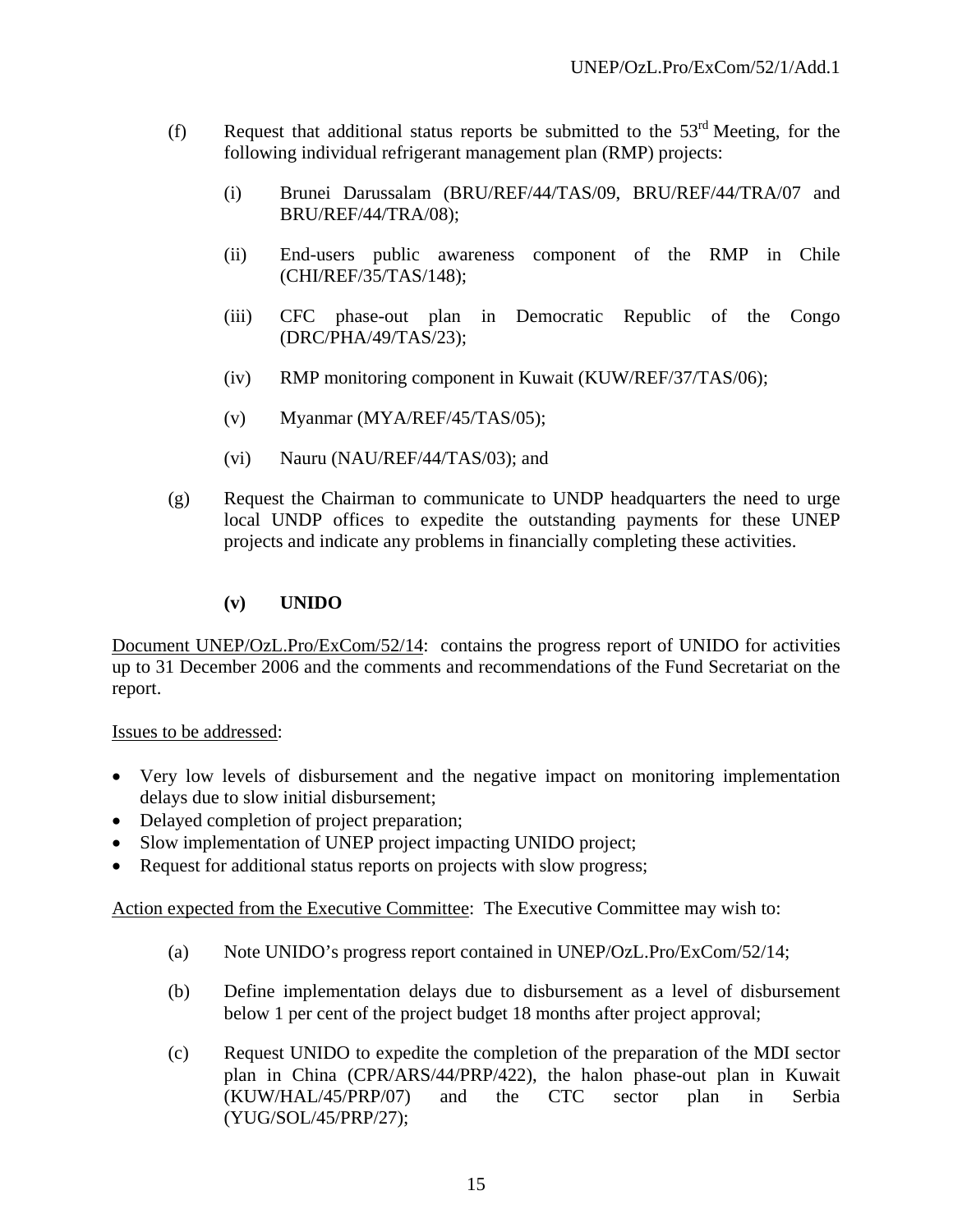- (d) Urge UNEP, in the context of its progress report, to expedite the completion of the national survey in Guinea in order to facilitate UNIDO's finalization of its TPMP component (GUI/PHA/49/PRP/17);
- (e) Request additional status reports on the following projects to be submitted to the 53<sup>rd</sup> Meeting:
	- (i) Halon phase-out project in Bosnia and Herzegovina (BHE/HAL/42/TAS/18) and institutional strengthening (BHE/SEV/43/INS/19);
	- (ii) Halon phase-out plan in Libyan Arab Jamahiriya (LIB/HAL/47/TAS/26) and institutional strengthening (LIB/SEV/32/INS/04); and
- (f) Note that UNIDO will report to the  $53<sup>rd</sup>$  Meeting on up to 15 projects with implementation delays in 2006 including seven projects that were classified as such in 2005.

### **(vi) World Bank**

Document UNEP/OzL.Pro/ExCom/52/15: contains the progress report of the World Bank for activities up to 31 December 2006 and the comments and recommendations of the Fund Secretariat on the report.

Issues to be addressed:

- Grant agreement signatures still pending for Antigua and Barbuda and Tunisia;
- Request for additional status reports on projects with slow progress;

Action expected from the Executive Committee: The Executive Committee may wish to:

- (a) Note the World Bank's progress report contained in UNEP/OzL.Pro/ExCom/52/15;
- (b) Urge the World Bank to expedite the signing of its grant agreements with Antigua and Barbuda and its amended grant agreement with Tunisia (contingent upon an updated report during the  $52<sup>nd</sup>$  Meeting);
- (c) Request that additional status reports on the following projects be submitted to the 53<sup>rd</sup> Meeting:
	- (i) CFC phase-out plan in Antigua and Barbuda (ANT/PHA/44/INV/10) (contingent upon an updated report during the 52nd Meeting);
	- (ii) Global chiller project (GLO/REF/47/DEM/268);
	- (iii) Institutional strengthening in Ecuador (ECU/SEV/42/INS/33) on the status of the submission of its revised action plan on methyl bromide;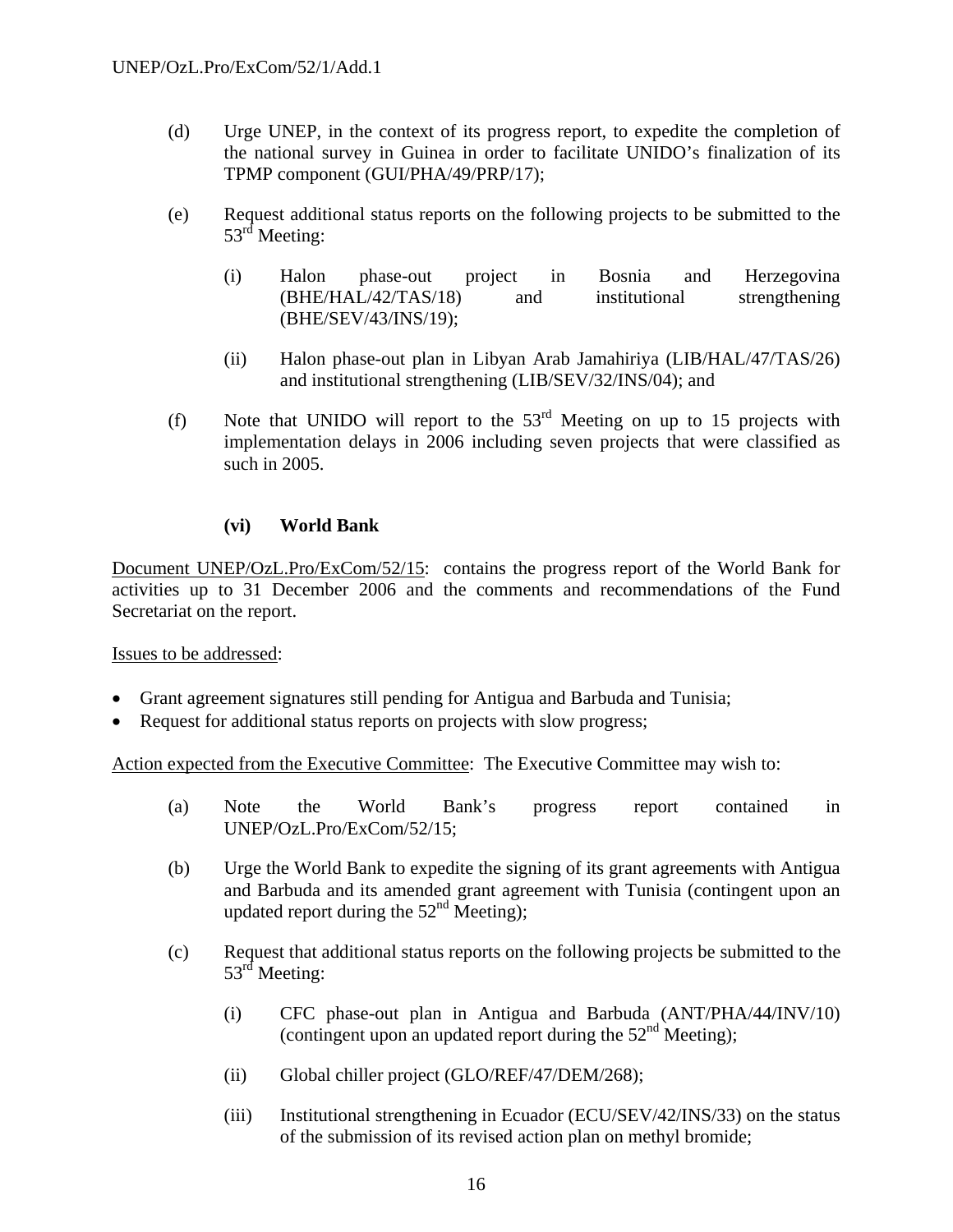- (iv) Methyl bromide alternatives demonstration project (ARG/FUM/29/DEM/93) and halon banking project (ARG/HAL/26/TAS/80) in Argentina;
- (v) Halon banking project in Turkey (TUR/HAL/38/TAS/80); and
- (d) Note that the World Bank will report to the  $53<sup>rd</sup>$  Meeting on a total of seven projects with implementation delays including six projects that were classified as such in 2005.

### **(c) Evaluation of the implementation of the 2006 business plans**

Document UNEP/OzL.Pro/ExCom/52/16: presents the evaluation of the 2006 business plans of the implementing agencies using the performance indicators approved at the  $41<sup>st</sup>$  Meeting for all agencies using the revised weightings in decision 47/51 as well as the performance indicators adopted at the 48<sup>th</sup> Meeting for the Compliance Assistance Programme, and the targets that were adopted for the 2006 business plans by the Executive Committee. This document also presents a trend analysis for each of the nine performance indicators used in prior evaluations, and concludes with the Secretariat's observations and recommendations. An addendum will be issued on the qualitative performance indicators that were modified at the  $46<sup>th</sup>$  Meeting. It concludes with the Secretariat's observations and recommendations.

### Issues to be addressed:

- Implementing agencies' performance against their 2006 business plan performance indicators; and
- UNEP completed 62 of the planned 116 special CAP assistance activities scheduled for 2006.

Action expected from the Executive Committee: the Executive Committee may wish to:

- (a) Note the evaluation of the implementing agencies' performance against their 2006 business plans as contained in UNEP/OzL.Pro/ExCom/52/16; and
- (b) Urge UNEP to continue to report on the achievement of the planned special compliance assistance activities and to strive to complete these activities as planned.

### **(d) Project implementation delays**

Document UNEP/OzL.Pro/ExCom/52/17: contains an assessment of progress on projects identified with implementation delays based on decisions taken at previous meetings of the Executive Committee. It addresses delayed projects in countries with related compliance issues. It also presents a project proposed for possible cancellation and discusses the impact of its cancellation on compliance. It also contains a special section on the existing procedures and past studies to address projects with implementation delays requested at the  $51<sup>st</sup>$  Meeting in decision  $51/14(k)$ .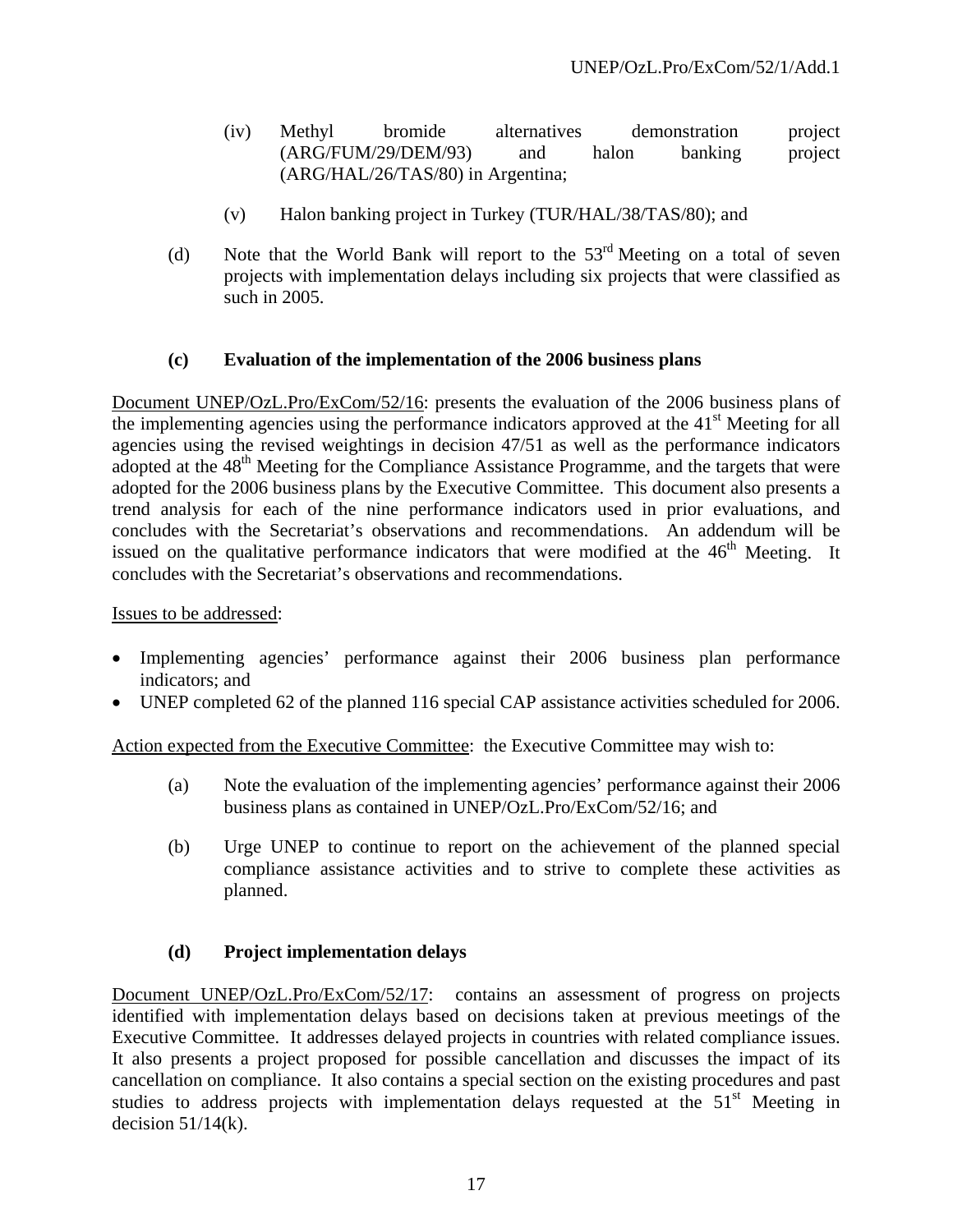### Issues to be addressed:

- Ongoing difficulties in obtaining the required Government approval for implementing components of projects approved by the Executive Committee in Algeria and Libyan Arab Jamahiriya; and
- Possible cancellation of the Training and awareness workshop in the solvents and process agents (CTC and TCA) sectors in Ethiopia (ETH/SOL/45/TAS/15) under UNIDO implementation, pending confirmation of the agreement of the Government of Ethiopia.

Action expected from the Executive Committee: the Executive Committee may wish to consider:

- (a) Noting:
	- (i) With appreciation, the status reports on projects with implementation delays submitted to the Secretariat by France, Germany, Italy, Japan, and the four implementing agencies (UNEP/OzL.Pro/ExCom/52/17);
	- (ii) That the Secretariat and implementing agencies would take established actions according to the Secretariat's assessments (progress, some progress, or no progress) and report to and notify governments and implementing agencies as required;
	- (iii) The completion of seven out of the 34 projects listed with implementation delays;
	- (iv) That letters of possible cancellation should be sent for the following projects:

| Agency      | Code | <b>Project title</b>                                                                                                                                                               |
|-------------|------|------------------------------------------------------------------------------------------------------------------------------------------------------------------------------------|
|             |      |                                                                                                                                                                                    |
| Germany     |      | IRA/FOA/37/INV/152 Conversion from CFC-11 to fully water-based technology in the manufacture<br>of flexible molded PU foam at Sanayeh Dashboard in the Islamic Republic of<br>Iran |
| <b>UNDP</b> |      | IND/ARS/41/TAS/368   MDI Transitional Strategy in India                                                                                                                            |

- (b) Requesting high level contact with the Governments of Algeria and Libyan Arab Jamahiriya concerning ongoing difficulties in obtaining the required Government approval for implementing components of projects approved by the Executive Committee;
- (c) Requesting additional status reports on the projects listed in Annex II to the present document; and
- (d) Noting the cancellation of the training and awareness workshop in the solvents and process agents (CTC and TCA) sectors in Ethiopia (ETH/SOL/45/TAS/15), pending confirmation of the agreement of the Government of Ethiopia.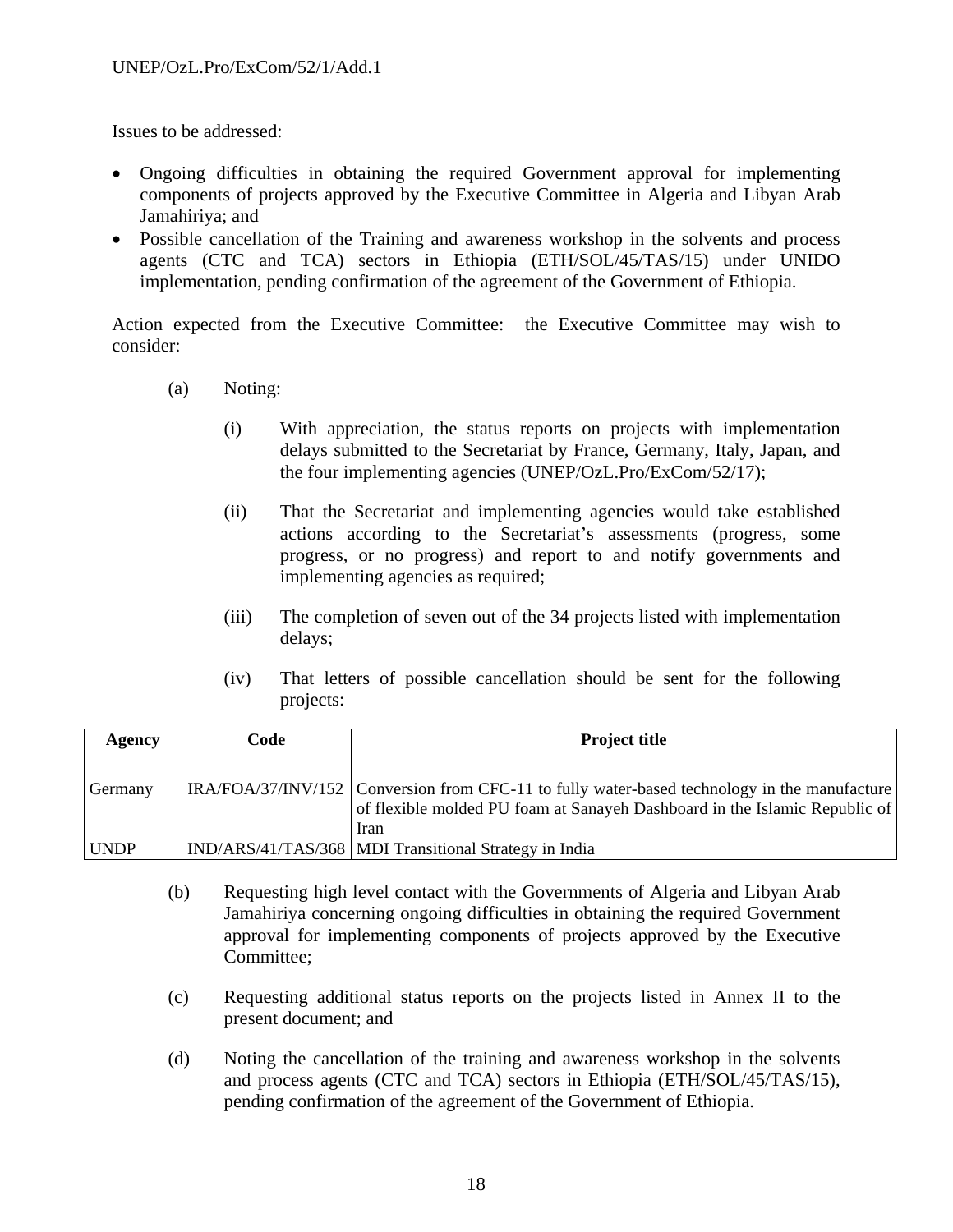## **(e) Annual tranche submission delays**

Document UNEP/OzL.Pro/ExCom/52/18: addresses delays in the submission of tranches that were due at the  $52<sup>nd</sup>$  Meeting, address tranche delays in countries for which compliance decisions have been taken, tranches not submitted by agreement with the Secretariat, and presents recommendations for consideration by the Executive Committee.

Issues to be addressed:

- 14 out of 39 annual tranche request were not submitted to the  $52<sup>nd</sup>$  Meeting as planned;
- Request for changes in due date for the ODS phase-out agreement with Thailand; and
- Tranches for MYAs related to compliance issues were not submitted to the  $52<sup>nd</sup>$  Meeting for Bangladesh, Kenya, Libyan Arab Jamahiriya, and Pakistan.

Action expected from the Executive Committee: the Executive Committee may wish to consider:

- (a) Noting the information on annual tranches of multi-year agreements submitted to the Secretariat by France, UNDP, UNEP, UNIDO and the World Bank contained in the document on annual tranche submission delays (UNEP/OzL.Pro/ExCom/52/18);
- (b) Noting that 14 of the 39 annual tranches of multi-year agreements that were due for submission were not submitted on time to the  $52<sup>nd</sup>$  Meeting, 10 were withdrawn due to low disbursement of funds, and one due to a mutually agreed change in schedule;
- (c) Noting that letters should be sent for the annual tranches listed below that were due for submission to the  $52<sup>nd</sup>$  Meeting with the reasons indicated for the delay, and encouraging implementing agencies and the relevant Article 5 Governments to submit these annual tranches to the  $53<sup>rd</sup>$  Meeting:

| <b>Country</b>            | Agency       | <b>Sector</b>          | <b>Tranches</b>     | <b>Reason for delay</b>                                                                                                            |
|---------------------------|--------------|------------------------|---------------------|------------------------------------------------------------------------------------------------------------------------------------|
| Antigua and Barbuda       | World Bank   | CFCs Phase-Out         | 2006                | Grant agreement has not been signed.                                                                                               |
| Argentina                 | World Bank   | <b>Production CFCs</b> | 2007                | Verification report was not ready.                                                                                                 |
| Bangladesh                | <b>UNDP</b>  | <b>ODS</b> Phase-Out   | 2005, 2006,<br>2007 | Late project document signature, the need for revision<br>to the plan, and sufficient funds from the first tranche<br>for $2007$ . |
| Bangladesh                | <b>UNEP</b>  | <b>ODS</b> Phase-Out   | 2005, 2006,<br>2007 | Late project document signature, the need for revision<br>to the plan, and sufficient funds from the first tranche<br>for 2007.    |
| Congo, DR                 | <b>UNEP</b>  | CFCs Phase-Out         | 2007                | Political situation in the country.                                                                                                |
| Congo, DR                 | <b>UNDP</b>  | CFCs Phase-Out         | 2007                | Project document has not been signed.                                                                                              |
| Kenya                     | France       | CFCs Phase-Out         | 2005                | Late gazettement of regulations.                                                                                                   |
| Libyan Arab<br>Jamahiriya | <b>UNIDO</b> | CFCs Phase-Out         | 2006                | Verification report has not been completed.                                                                                        |
| Pakistan                  | <b>UNIDO</b> | <b>CTC Phase-Out</b>   | 2005                | Verification report has not been completed.                                                                                        |

(d) Changing the due date for tranches of the ODS phase-out project in Thailand to the last meeting of the year; and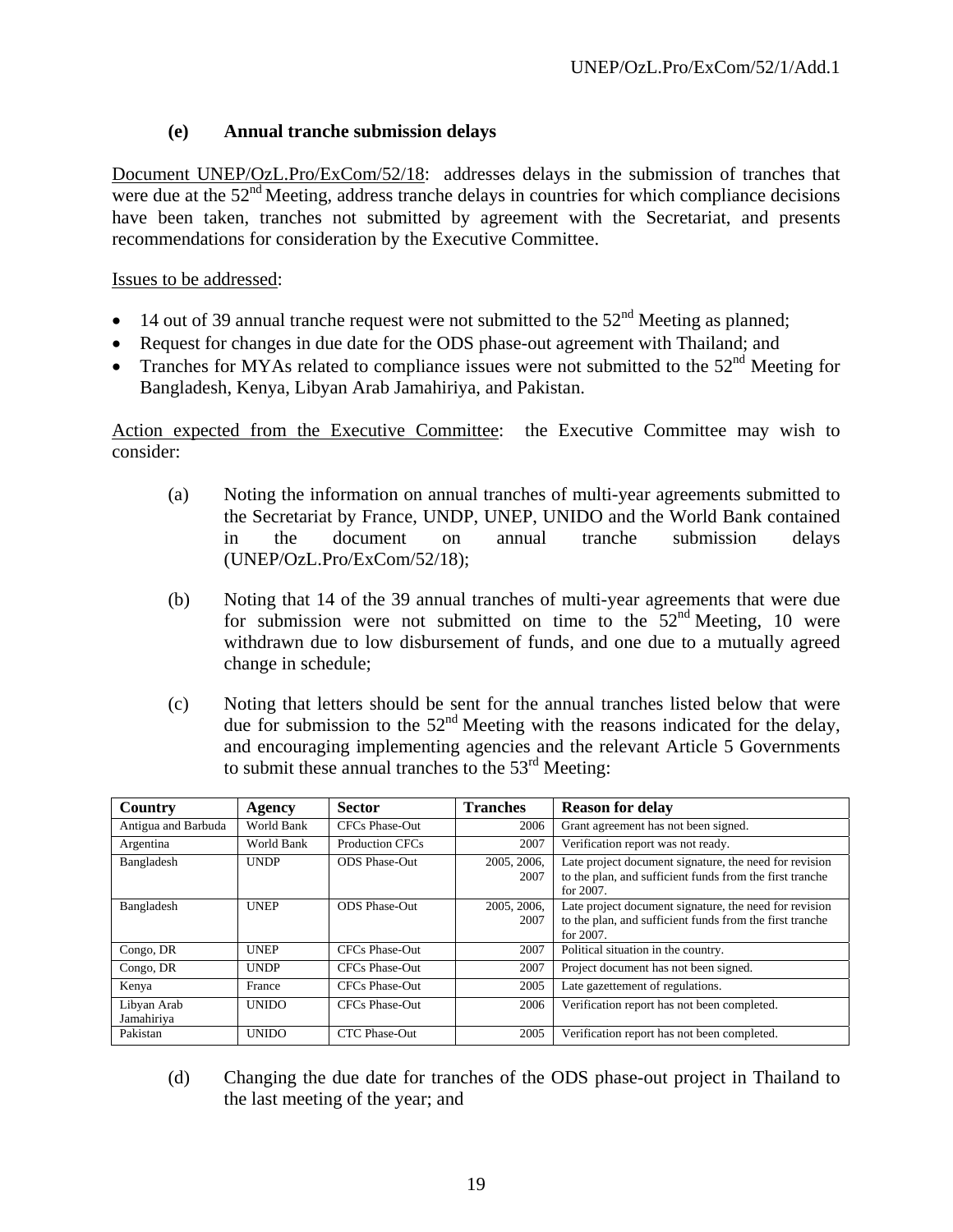(e) Urging Bangladesh, Kenya, Libyan Arab Jamahiriya, and Pakistan, for which compliance decisions have been taken and the related annual tranches were not submitted to the  $52<sup>nd</sup>$  Meeting, to facilitate the submission of the required reports to the  $53<sup>rd</sup>$  Meeting, as well as the achievement of the other requirements indicated in paragraph (c) in time for that meeting to enable the Executive Committee to approve the annual tranches that can assist in future compliance.

### **(f) Report on implementation of approved projects with specific reporting requirements**

Document UNEP/OzL.Pro/ExCom/52/19: consists of three sections. Section I contains progress reports on the implementation of the RMPs in Brunei Darussalam, Haiti and Myanmar (followup to decisions adopted at the 51st Meeting of the Executive Committee). Section II contains specific requests to the Executive Committee on the implementation of MB phase-out projects in Argentina, Egypt, Guatemala, Lebanon, and a policy assistance programme in Central America. Section III contains verification of CFC imports and exports for 2006 in China production sector; redeployment of the aerosol equipment purchased for a cancelled project in the Former Yugoslav Republic of Macedonia to be utilized in the COPACI aerosol project in Côte d'Ivoire; report on the technology provider for the phase-out of CFC consumption in the manufacture of MDIs in Egypt; and the revised plan for the sustainability of a halon banking project in Libyan Arab Jamahiriya.

#### Issue to be addressed:

- Progress reports on the implementation of the RMPs in Brunei Darussalam, Haiti and Myanmar: review of the phase-out strategy and plan of action proposed on the original RMP projects in the three countries;
- Progress reports on the implementation of methyl bromide phase-out activities in Argentina, Egypt and Lebanon; a request for a further revision of the phase-out schedule in the phase-out project for Guatemala in accordance with decision XVIII/26; and a progress report on the implementation of the policy assistance programme in Central America;
- Report on the verification of CFC imports and exports under the sector plan for CFC production phase-out in China;
- Status report on the redeployment of the aerosol equipment purchased for a cancelled project in the Former Yugoslav Republic of Macedonia to be utilized in the aerosol project in Côte d'Ivoire;
- Report on the technology provider for the phase-out of CFC consumption in the manufacture of MDIs in Egypt; and
- Revised plan for the sustainability of a halon banking project in Libyan Arab Jamahiriya.

Action expected from the Executive Committee: the Committee may wish to consider the following:

(a) Brunei Darussalam: To request UNEP to submit a progress report on the status of implementation of the RMP project to the  $53<sup>rd</sup>$  Meeting of the Executive Committee;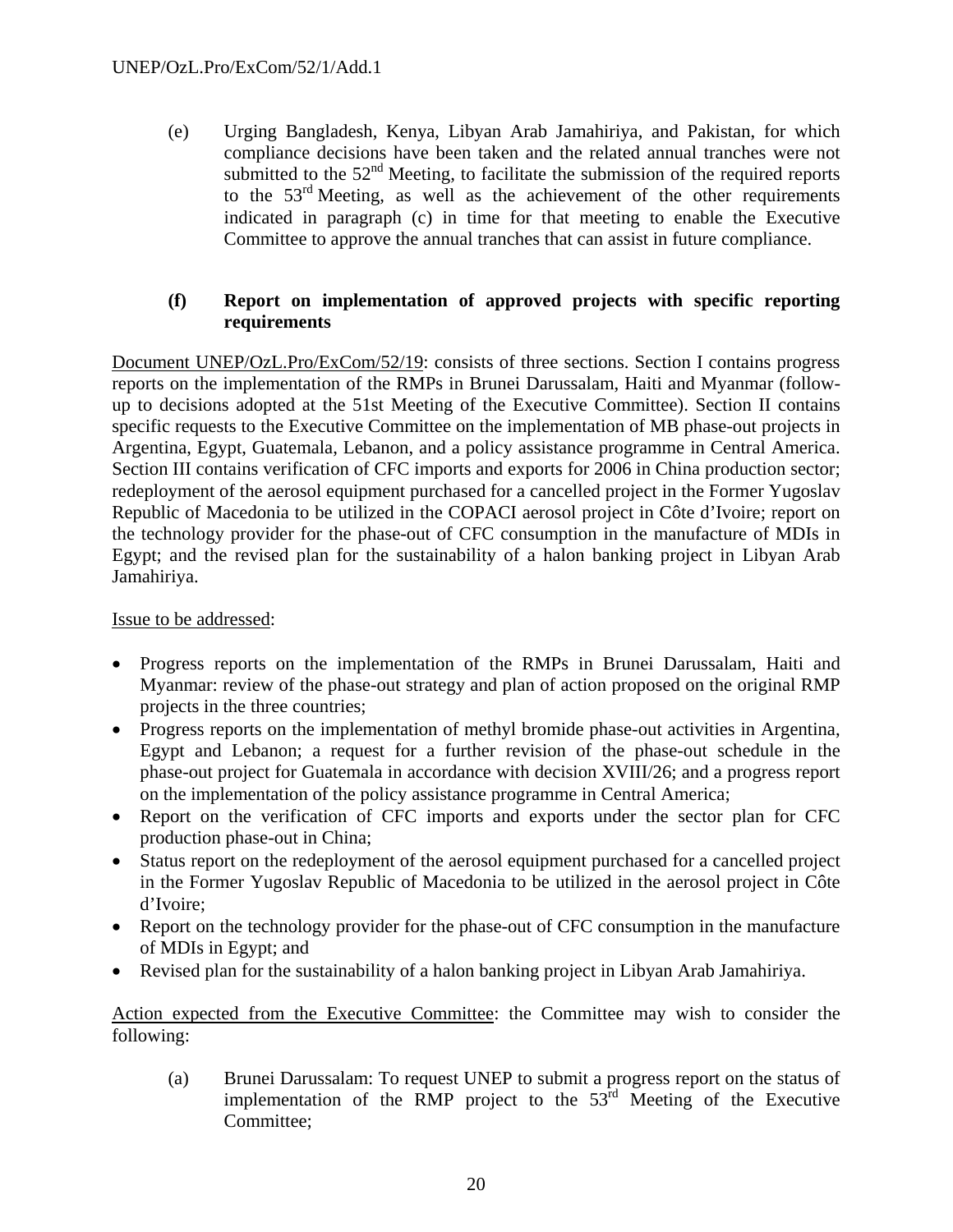- (b) Haiti: To note the revised plan of action of the RMP for Haiti submitted by UNDP and UNEP on behalf of the Government of Haiti; and request UNDP and UNEP to accelerate the implementation of the RMP for Haiti and report back on progress achieved in the actual implementation of activities to the  $54<sup>th</sup>$  Meeting of the Executive Committee;
- (c) Myanmar: To request UNEP to submit a progress report on the status of implementation of the RMP project to the 53rd Meeting of the Executive Committee;
- (d) Argentina: To take note of the progress report on the implementation of the MB phase-out project in tobacco and non-protected vegetable seedbeds; to note with concern that the MB consumption levels reported by the Government of Argentina for 2006 were almost 6.0 ODP tonnes above the maximum level of MB consumption specified in its agreement with the Executive Committee; and to request the Government of Argentina and UNDP to continue with the implementation of the MB phase-out activities proposed in the project and report back on progress achieved in the implementation of phase-out activities to the  $54<sup>th</sup>$  Meeting of the Executive Committee;
- (e) Egypt: To take note of the progress report on the implementation of the project for national phase-out of MB in horticulture and commodities fumigation; to note that the remaining MB consumption eligible for funding in Egypt would be 131.4 ODP tonnes once the current project is fully implemented and, consequently, the level of funding for the second portion of the project, if submitted, could be up to a maximum of US \$1,752,735; and to request the Government of Egypt and UNIDO to accelerate the implementation of the methyl bromide phase-out activities proposed in the project;
- (f) Guatemala: To adopt the following modification to the MB phase-out schedule for Guatemala as proposed in decision XVIII/26: from 709.4 ODP tonnes in 2002 to 400.70 ODP tonnes in 2006; to 361 ODP tonnes in 2007; to 320.56 ODP tonnes in 2008; and to phase out all controlled uses of MB by 1 January 2015; to approve the activities proposed by the Government of Guatemala within the level of funding available under the project for the phase-out of MB in the cultivation of melons, tomato, flowers and ornamentals, and strawberries in Guatemala under current implementation; and to request UNIDO to submit a progress report on the implementation of the project for the phase-out of MB in the cultivation of melons, tomato, flowers and ornamentals, and strawberries in Guatemala to the 54<sup>th</sup> Meeting of the Executive Committee:
- (g) Lebanon:
	- (i) To take note of the 2006 progress report on the implementation of the projects for the phase-out of all remaining soil uses of methyl bromide used in the production of cut flowers and tobacco, implemented by UNDP, and the phase-out of MB for soil fumigation in strawberry production, implemented by UNIDO; to approve the revisions to the agreement between the Government of Lebanon and the Executive Committee that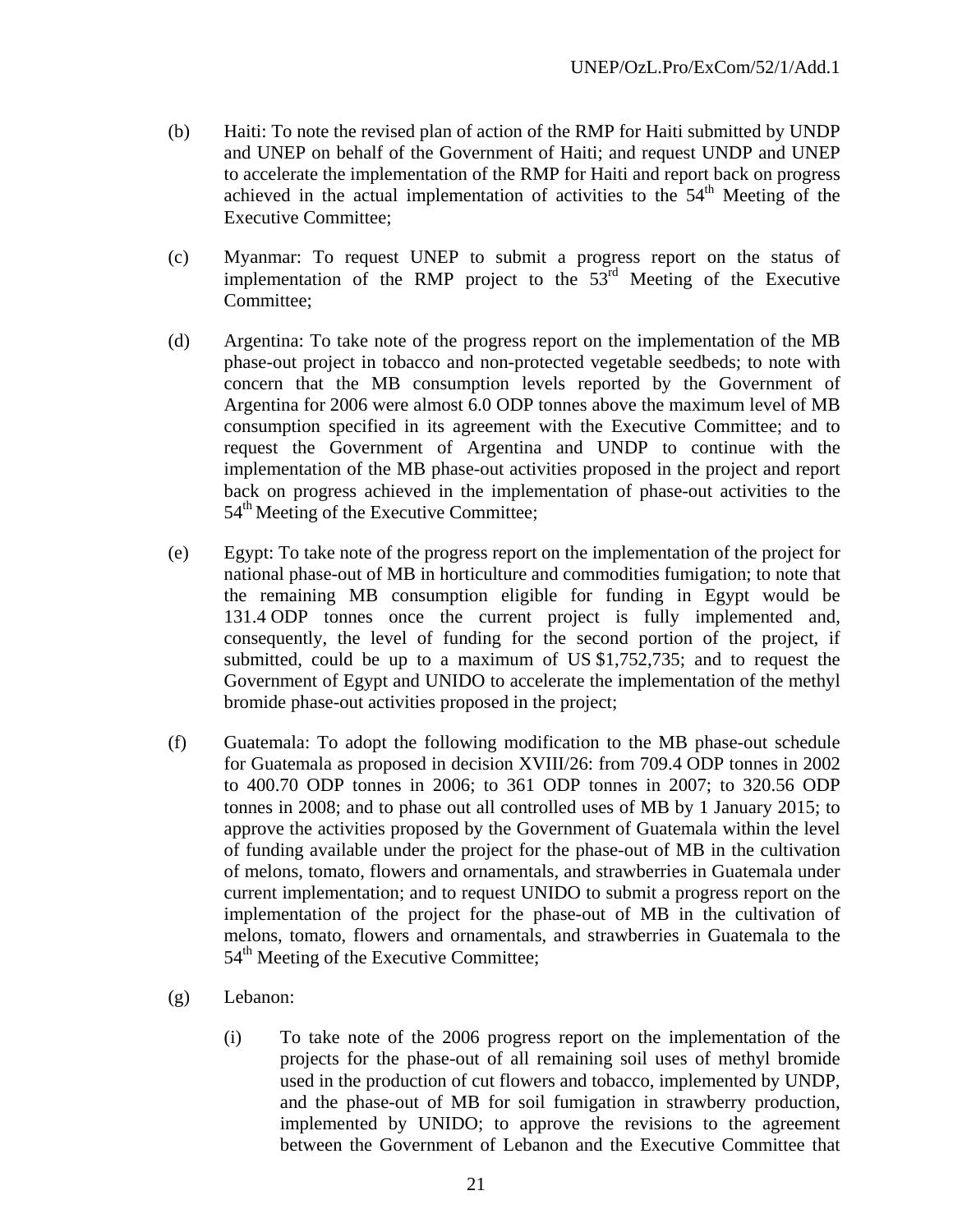was approved by the Committee at the  $34<sup>th</sup>$  Meeting and subsequently modified at the  $43<sup>rd</sup>$  Meeting, extending the phase-out schedule until 2008 as shown in the table below:

|      | Maximum level of methyl bromide consumption by crop (ODP tonnes) |                     |                  |                   |  |
|------|------------------------------------------------------------------|---------------------|------------------|-------------------|--|
| Year | Vegetables/tobacco/                                              | <b>Strawberries</b> | Total phased out | Consumption level |  |
|      | cut flowers                                                      |                     |                  |                   |  |
| 2001 |                                                                  |                     |                  | 236.5             |  |
| 2002 | 25.8                                                             | 6.0                 | 31.8             | 204.7             |  |
| 2003 | 36.0                                                             | 10.1                | 46.1             | 158.6             |  |
| 2004 | 54.0                                                             | 14.2                | 68.2             | 90.4              |  |
| 2005 | 36.0                                                             | 11.1                | 47.1             | 43.3              |  |
| 2006 | 0.0                                                              | 0.0                 | 0.0              | 43.3              |  |
| 2007 | 17.0                                                             | 5.0                 | 22.0             | 21.3              |  |
|      | Maximum level of methyl bromide consumption by crop (ODP tonnes) |                     |                  |                   |  |
| Year | Vegetables/tobacco/                                              | <b>Strawberries</b> | Total phased out | Consumption level |  |
|      | cut flowers                                                      |                     |                  |                   |  |
| 2008 | 17.3                                                             | 4.0                 | 21.3             | 0.0               |  |
| 2009 | 0                                                                |                     | 0                | 0.0               |  |

- (ii) To request UNDP and UNIDO to continue assisting the Government of Lebanon in the implementation of the phase-out investment projects; and to request UNDP and UNIDO to submit a report on the implementation of the two projects with an assessment of the financial loses that might have occurred during the extraordinary events in Lebanon in 2006, for consideration by the Executive Committee at its  $54<sup>th</sup>$  Meeting;
- (h) Technical assistance programme in Central America: To take note of the progress report on the policy assistance programme to support the MB phase-out with a special focus on Guatemala and Honduras, submitted by UNEP on behalf of the Government of Spain;
- (i) China: To note with appreciation the verification of the CFC import/export in 2006 in China submitted by the World Bank;
- (j) Côte d'Ivoire: To note with appreciation the work undertaken by UNIDO to redeploy the aerosol equipment purchased for an aerosol manufacturing plant in the FYR Macedonia to a manufacturing plant in Côte d'Ivoire; to request the Government of Côte d'Ivoire to accelerate the implementation of the project for the phase-out of CFC-12 in the manufacture of cosmetics aerosols by conversion to a hydrocarbon aerosol propellant at COPACI completing the phase-out of CFCs in the aerosol sector in Côte d'Ivoire; and to request UNIDO to report back to the Executive Committee at its  $53<sup>rd</sup>$  Meeting on the status of implementation of the aerosol project in Côte d'Ivoire including the situation of the redeployment of the aerosol equipment purchased for an aerosol manufacturing plant in the Former Yugoslav Republic of Macedonia;
- (k) Egypt: To note that the costs of technology transfer for the project to phase-out of CFC consumption in the manufacture of MDIs in Egypt is US \$3,146,955; and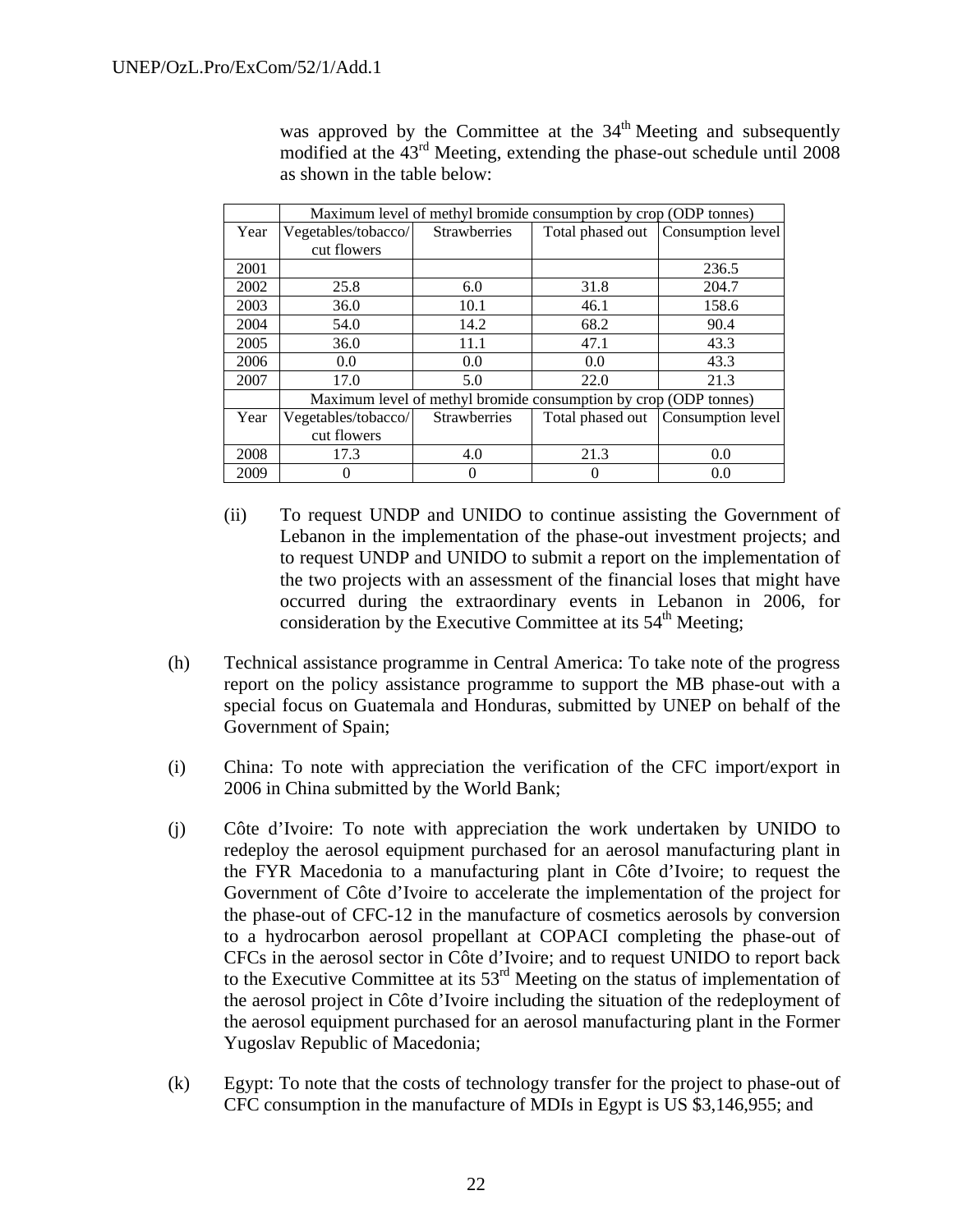(l) Libyan Arab Jamahiriya: To consider writing to the Government of the Libyan Arab Jamahiriya indicating the possible cancellation of this project if no progress is reported to the  $52<sup>nd</sup>$  Meeting on establishing a plan for the sustainability of the halon banking facility, including the selection of a host for the halon banking facility and a business plan from that host for the sustainability of the facility. It is suggested that the communications should be conducted at the highest appropriate level.

### **7. Project Proposals**

#### **(a) Overview of issues identified during project review**

Document UNEP/OzL.Pro/ExCom/52/20: consists of three sections. Section I provides the statistics on the submissions to the  $52<sup>nd</sup>$  Meeting received from implementing and bi-lateral agencies, and an assessment of the fund balance available against the demand for funds based on the submissions, and proposed solutions for managing the cash flow in case of a short fall. Section II presents the policy issues identified by the Secretariat from the review of the submissions at the meeting. Section III is a new addition called *Submissions with proposed amendments to on-going projects*, and presents a number of submissions received from the implementing agencies, which are in most cases proposed amendments to approved projects or annual tranches of multi-year agreements (MYAs).

#### Issues to be addressed:

- Amendment to the 2007 work programme of the China CFC production sector plan: consistency of the request to allocate US \$2 million from the sector plan as external funds to access the global chiller programme with the definition of external sources as determined by Executive Committee decisions;
- The CTC baseline of China : consistency of the request of China with decision X/14 of the Tenth Meeting of the Parties;
- Cuba national ODS phase out plan for CFC: permissibility to use project funds for the purchase of two vehicles;
- Request of UNDP to allow use of funds from the National Phase out Plan of Indonesia to assist enterprises established after 1995;
- The Halon banking project in Kyrgyzstan: permissibility of reallocating funds approved for investment to non-investment activities; and
- Lebanon national CFC phase out plan: permission to submit the fourth funding tranche for funding at the 53rd Meeting due to critical situation in the country in 2006.

Action expected from the Executive Committee: the Executive Committee may wish to:

- (a) Amendment to 2007 work programme of the China CFC production sector plan:
	- (i) Consider not approving the request for reallocating funds from the CFC production sector for co-funding of the chiller replacement project because of inconsistency with the criteria for external funding source;
- (b) China CTC baseline: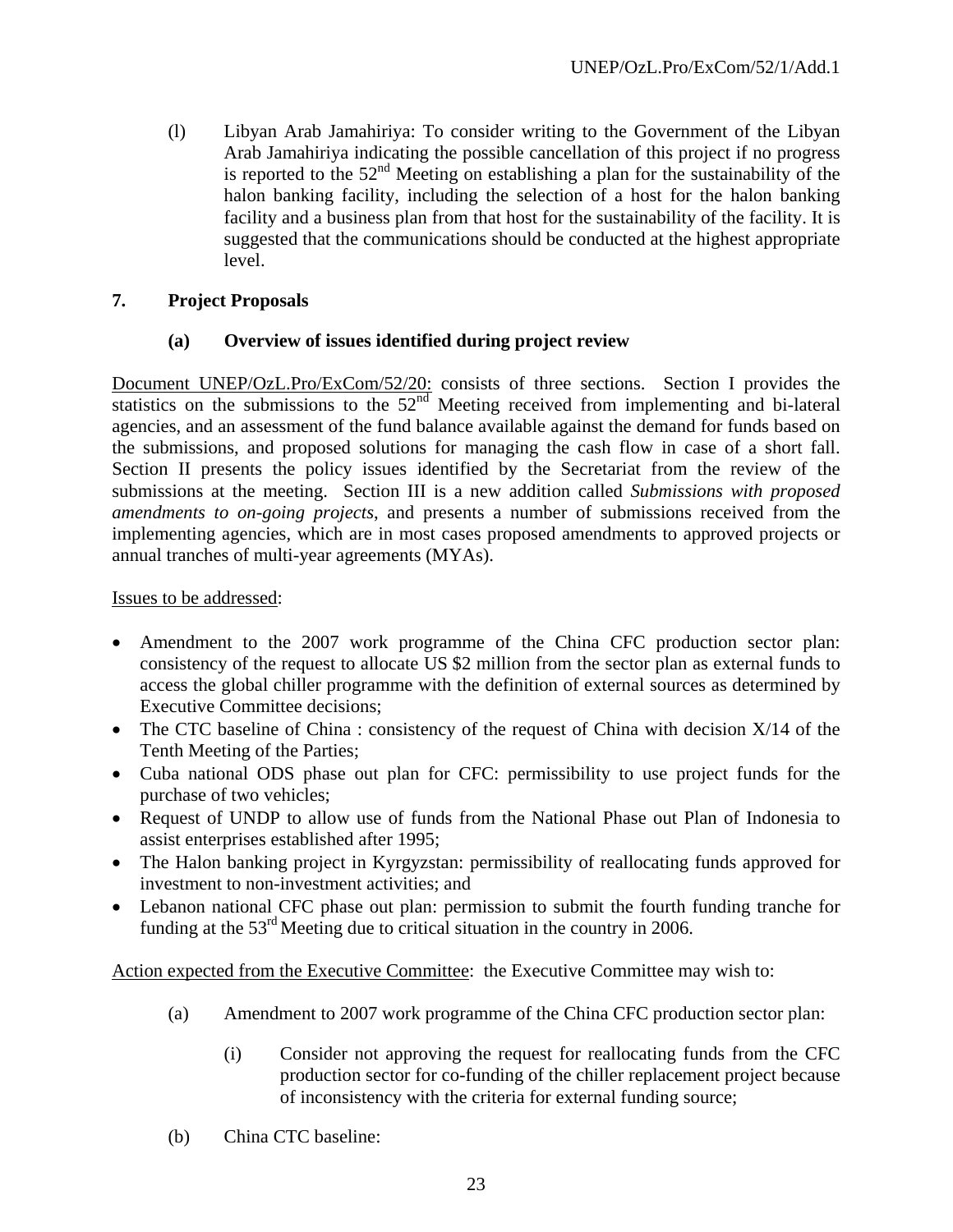- (i) Request China to re-examine the CTC production and consumption data between 1998 and 2000 to reinstate closest possible the historic data and to submit the data for 1999 and 2000 with a clear breakdown as requested by the Ozone Secretariat for calculating the baseline data. This should be done with the following understanding in accordance with the decision X/14 of the Tenth Meeting of the Parties:
	- a. That as long as China achieves the emission reduction targets laid out in the agreements with the Executive Committee of Phase I and Phase II of the process agent sector plan, the CTC production and consumption associated with the process agent application in these agreements will not be included in the CTC production and consumption for the determination of the compliance status of China from 2002 with respect to those CTC applications covered by Phase I and 2005, with respect to those applications covered by Phase II onwards; and
	- b. That since the CTC production and consumption covered in the two agreements of the sector plan should not be included in the calculation of production and consumption for the determination of compliance, any change of the baseline data does not call for a change of the agreements.
- (ii) Communicate the above language once adopted as a decision to the Meeting of the Parties in its annual report, through the Ozone Secretariat.
- (c) For Cuba: Consider the request by the Government of Cuba for the procurement of two vehicles to be utilized in the implementation of the NPP.
- (d) For Indonesia: Authorize using the flexibility provided for under the Agreement between Indonesia and the Executive Committee of the Multilateral Fund for the phase-out of ozone depleting substances, approved by decision 44/39, to allow funds to be directed to enterprises established after July 1995.
- (e) For Kyrgyzstan: Pending the outcome of UNIDO's discussions with Kyrgyzstan and UNEP, either cancel this project or transfer to UNEP the US \$25,000 for the non-investment component of the project and return the other US \$25,000 to the Fund for reprogramming.
- (f) For Lebanon:
	- (i) Take note on the progress report on the implementation of the national CFC phase-out plan for Lebanon, the performance verification report of the annual implementation programmes for 2005-2006, and the annual implementation programme for 2007 submitted by UNDP;
	- (ii) Request UNDP to continue assisting the Government of Lebanon in implementing CFC phase-out activities in Lebanon;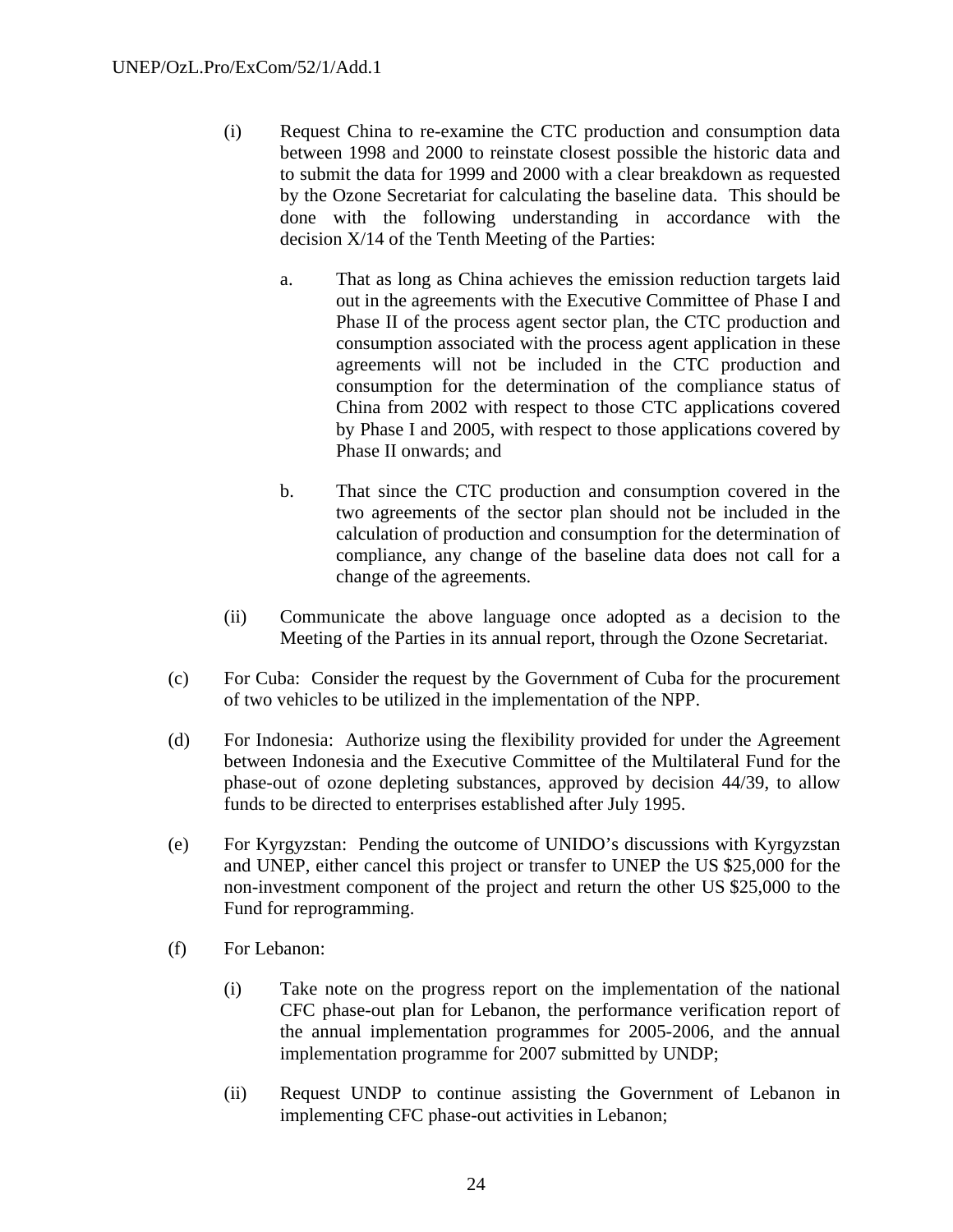- (iii) Note that UNDP will submit a request for the release of the fourth tranche of the NPP at the  $53<sup>rd</sup>$  Meeting of the Executive Committee, subject to the submission of a satisfactory supplementary progress report of the activities implemented and the level of funding disbursed in 2007.
- (g) Approve the list of projects and activities recommended for blanket approval (Annex I to the above document).

### **(b) Bilateral cooperation**

Document UNEP/OzL.Pro/ExCom/52/21: contains four projects and activities submitted for approval by the Governments of Canada, France, Germany and Italy as bilateral cooperation. These projects are addressed under Agenda Item 7 (d), investment projects.

Issues to be addressed:

• Germany has already received approval for annual tranches of multi-year agreements that have fully utilized its 2006 and 2007 allocations and some of its 2008 allocation, and is requesting additional funding to be credited against its 2008 allocation.

Action expected from the Executive Committee: the Committee may wish to:

- (a) In light of decision 49/19, to inform the Parties of the level of bilateral contribution assigned to Germany's contribution for 2008;
- (b) To request the Treasurer to offset the costs of the bilateral projects approved at the 52nd Meeting as follows [*funds indicated below could change following actual approvals at the Meeting*]:
	- (i) [US \$176,280] against the balance of Canada's bilateral contribution for 2007;
	- (ii) [US \$585,000] against the balance of France's bilateral contribution for 2007;
	- (iii) [US \$357,500] against the balance of Germany's bilateral contribution for 2008; and
	- (iv) [US \$293,476] against the balance of Italy's bilateral contribution for 2007.

#### **(c) Amendments to work programmes for 2007**

**(i) UNDP** 

Document UNEP/OzL.Pro/ExCom/52/22: contains four activities submitted by UNDP, including two requests for renewal of institutional strengthening projects, and two requests for project preparation for investment projects in the CFC-MDI sector for Colombia and India. The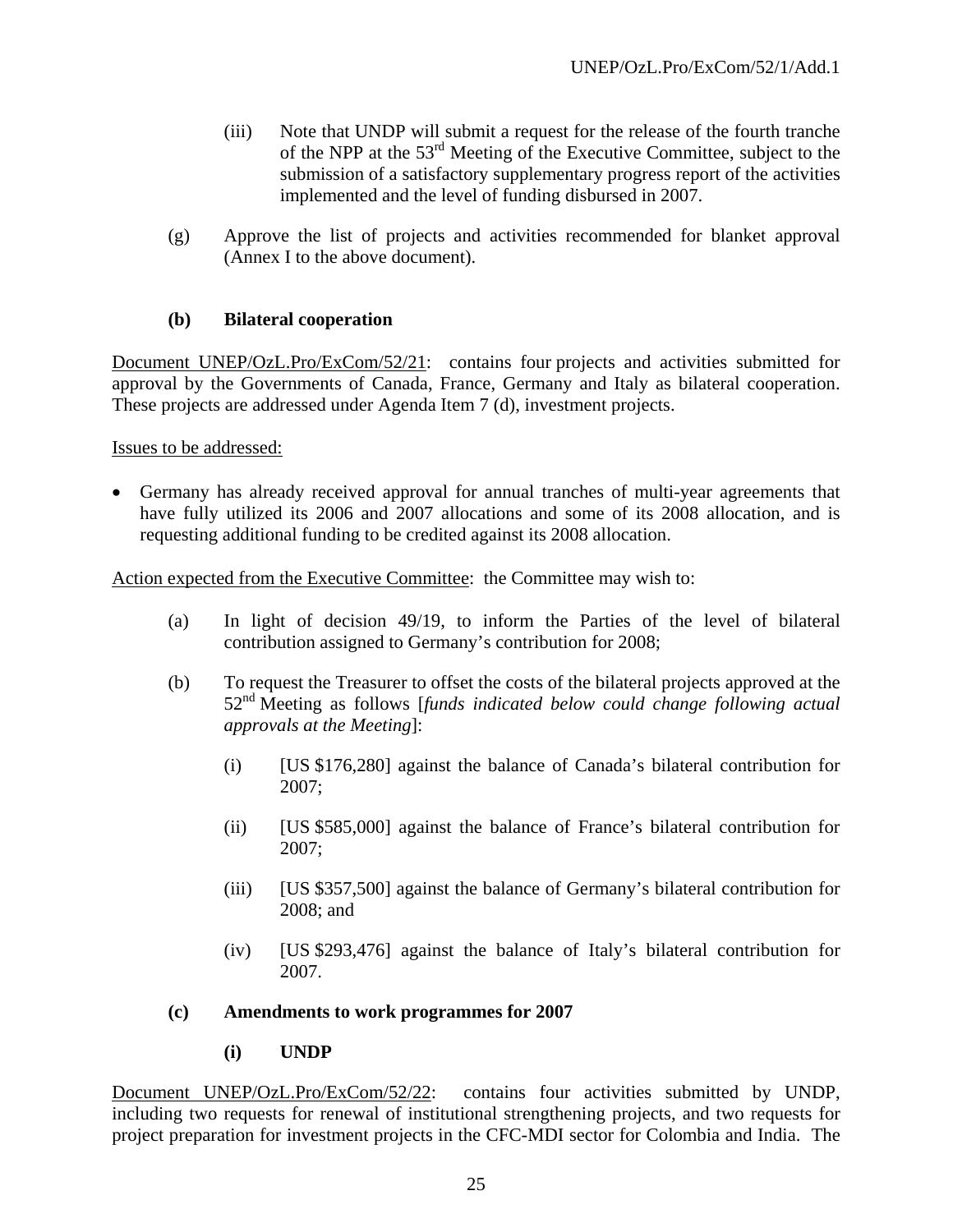request for institutional strengthening renewals for Brazil and Colombia are recommended for blanket approval and have been considered under Agenda Item 7(a). The requests for project preparation for the CFC-MDI sector are recommended for individual consideration following decision  $51/34(c)$ .

Issues to be addressed:

- Request for project preparation for MDI investment project in Colombia and supporting data as required under decision 51/34(c), where the Executive Committee decided it will consider these requests on a case by case basis. UNDP appears to have satisfied the data requirements under this decision, and these are provided for the Executive Committee's consideration; and
- Request for project preparation for MDI investment project in India and the supporting data as required under decision 51/34(c), where the Executive Committee decided it will consider these requests on a case by case basis. UNDP appears to have satisfied the data requirements under this decision, and these are provided for the Executive Committee's consideration.

Action expected from the Executive Committee: the Executive Committee may wish to consider:

- (a) Approval of the request for project preparation for Colombia at the funding level of US \$30,000. The Committee may also wish to confirm whether the information provided is consistent with the requirements of decision 51/34. In approving this project UNDP is requested to note that, in developing the investment project, the final document must include elements of a transition strategy to assist the MDI sector and to support the full implementation of the investment project, pursuant to decision 51/34. It should also be noted that no further funds for a separate transition strategy for this sector will be available; and
- (b) Approval of the request for project preparation for India at the funding level of US \$100,000. The Committee may also wish to confirm whether the information provided is consistent with the requirements of decision 51/34. In approving this project UNDP is requested to note that, in developing the investment project, the final document must include elements of a transition strategy to assist the MDI sector and to support the full implementation of the investment project, pursuant to decision 51/34. It should also be noted that no further funds for a separate transition strategy for this sector will be available.

### **(ii) UNEP**

Document UNEP/OzL.Pro/ExCom/52/23: contains 16 activities submitted by UNEP, including three requests for renewal of institutional strengthening projects. Twelve of the activities were recommended for blanket approval and were considered under Agenda Item 7(a). Two projects are associated with the conversion of CFC-MDI manufacturing and will be considered under Agenda Item 7(d) on investment projects. Two requests for global technical assistance namely, a study on halon bank management and integrated training with the Green Customs initiative are for individual consideration pursuant to decision 51/8 (b)(iv) and (f).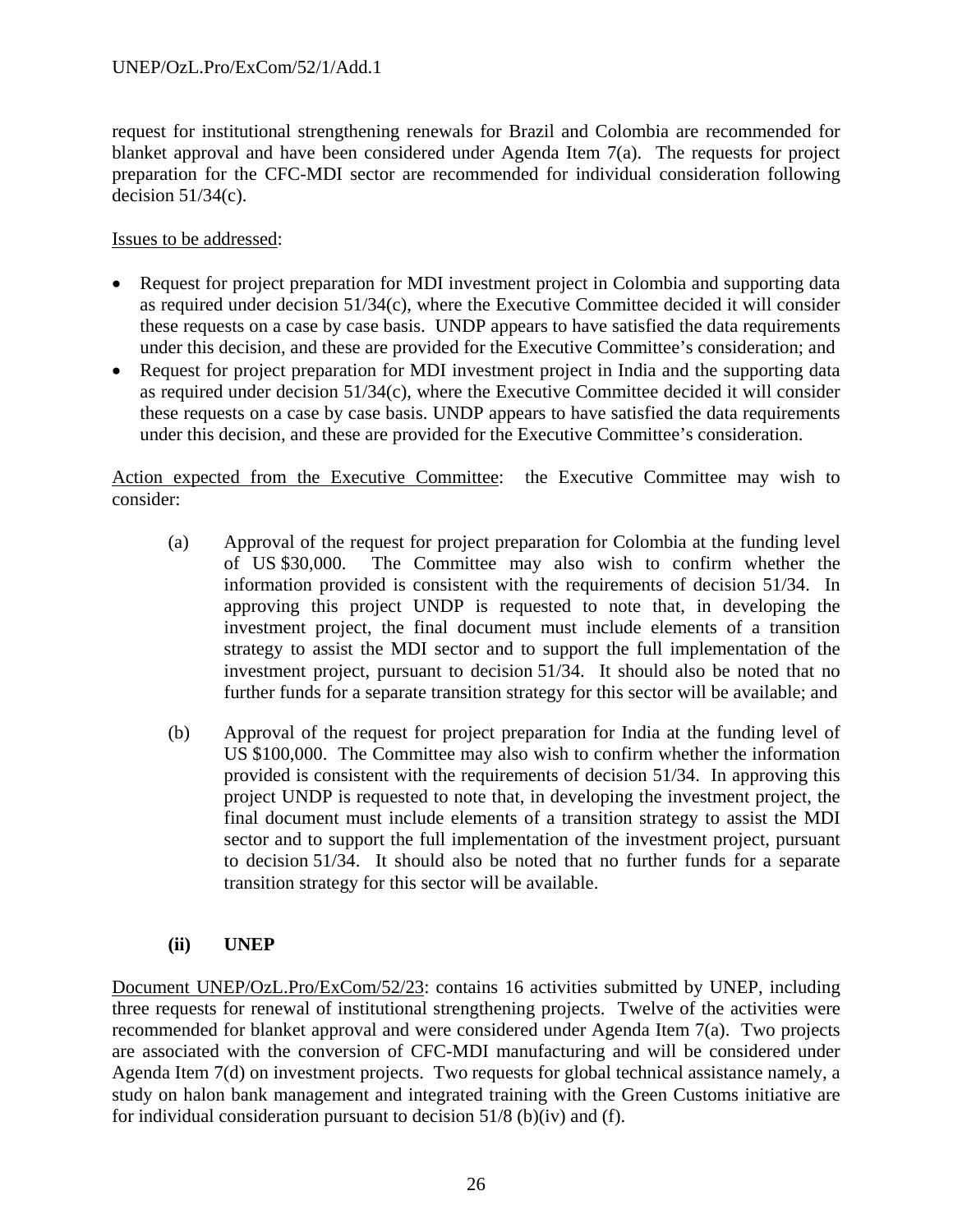### Issues to be addressed:

- Approval of the request for US \$40,000 for the study on challenges associated with halon banking in Article 5 countries. UNEP has submitted a proposal for the study as requested by the Executive Committee in decision 51/4(b)(iv) with details on the project approach and methodology, including a breakdown of the budget requested; and
- Integrated Enforcement training following the Green Customs initiative. This proposal should be considered for funding only for its first year, and contribution from partners should be guaranteed. Some costs associated with the project may be considered as part of the CAP budget therefore the project is recommended at a lower cost than requested.

Action expected from the Executive Committee: the Executive Committee may wish to:

- (a) Consider approving the request for the study on halon banking operations in Article 5 countries at the level of funding of US \$40,000; and
- (b) Consider approving the request for integrated enforcement training following the Green Customs initiative for one year only, without prejudice to future funding approvals for the remaining two years proposed for the project, at the level of funding of US \$62,000 indicated in Table I provided that:
	- (i) in seeking future funding, UNEP presents a commitment in writing from Green Customs partners that there is assured counterpart funds for the year that funds are being sought, and that an agreed work plan with specific cost contributions for each activity be provided for the Executive Committee's consideration; and
	- (ii) UNEP submits a report for the consideration of the Executive Committee covering the progress on implementation for the first year, including a full accounting of the funds used solely for issues related to trade in ODS.

### **(iii) UNIDO**

Document UNEP/OzL.Pro/ExCom/52/24: contains three activities submitted for funding by UNIDO including one request for renewal of an institutional strengthening project, one proposal for the costs of verification of the TPMP in Croatia, and one for project preparation for the conversion of CFC- MDI manufacturing facilities. Two of these activities were recommended for blanket approval and have been considered under Agenda Item 7(a). The request for project preparation for the CFC-MDI sector is recommended for individual consideration following decision  $51/34(c)$ .

#### Issues to be addressed:

• Request for project preparation for an MDI investment project in Mexico and supporting data as required under decision 51/34(c), where the Executive Committee decided it will consider such requests on a case by case basis. UNIDO appears to have satisfied the data requirements under this decision, and these are provided for the Executive Committee's consideration.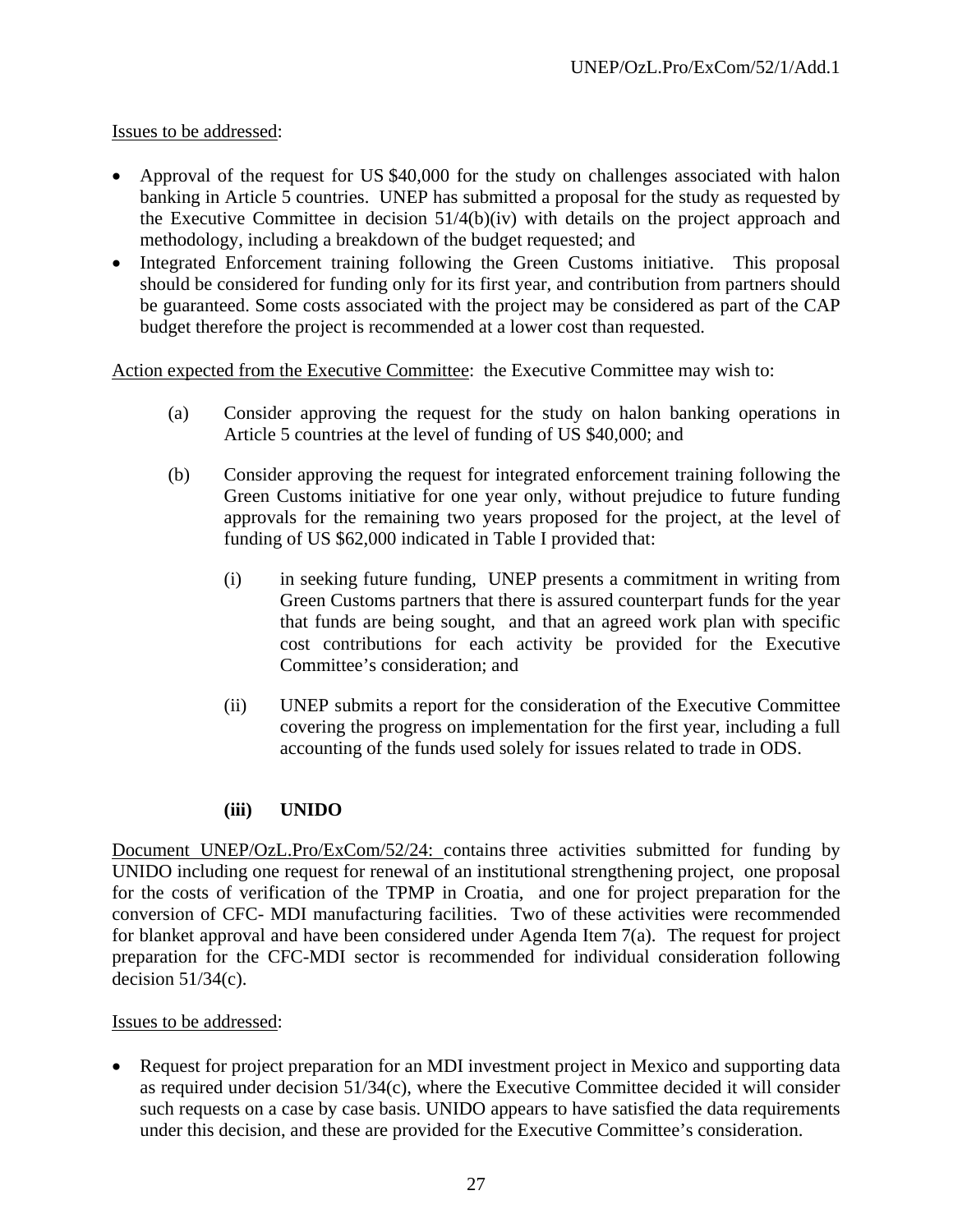Action expected from the Executive Committee: the Executive Committee may wish to:

(a) Consider approval of the request for project preparation for Mexico at the funding level of US \$50,000. The Committee may also wish to confirm whether the information provided is consistent with the requirements of decision 51/34. In approving this project UNDP is requested to note that, in developing the investment project, the final document must include elements of a transition strategy to assist the MDI sector and to support the full implementation of the investment project, pursuant to decision 51/34. It should also be noted that no further funds for a separate transition strategy for this sector will be available.

### **(iv) The World Bank**

Document UNEP/OzL.Pro/ExCom/52/25: contains two activities submitted by the World Bank, one request for renewal of institutional strengthening project, and a request for funds to initiate a study on the alternatives to CTC as a process agent in the chlor-alkali sector. Both projects were recommended for blanket approval, and have been approved under Agenda Item 7(a).

Issues to be addressed: none.

Action expected from the Executive Committee: none.

### **(d) Investment projects**

Document UNEP/OzL.Pro/ExCom/52/20: contains in Annex II a list of nine projects for individual consideration. All other investment projects, both on-going and new activities, were recommended for blanket approval and were considered in Agenda Item 7(a).

Issues to be addressed: In Table 1 below, each of the nine projects should be considered for approval individually. Project descriptions and the comments of the Secretariat can be found in the relevant country project document referred to in the table *(if required, the Secretariat will outline the issue or issues involved)*.

| <b>Country</b>                 | <b>Project</b>                                                                            | Agency            | Document No. | <b>Issue</b>                                                                                      |
|--------------------------------|-------------------------------------------------------------------------------------------|-------------------|--------------|---------------------------------------------------------------------------------------------------|
| <b>Aerosol</b> (MDIs)          |                                                                                           |                   |              |                                                                                                   |
| Bangladesh                     | Phase-out of CFC consumption<br>in the manufacture of aerosol<br><b>MDIs</b>              | <b>UNDP, UNEP</b> | ExCom/52/26  | Costs issues under discussion. Policy<br>issue related to MDI projects                            |
| Islamic<br>Republic of<br>Iran | Phase-out of CFC consumption<br>lin the manufacture of MDIs                               | UNIDO, UNEP       | ExCom/52/36  | Costs issues under discussion. Policy<br>issue related to MDI projects                            |
| Foam                           |                                                                                           |                   |              |                                                                                                   |
| China                          | Sector plan for phase-out of<br>CFC-11 in the China foam<br>sector: 2007 annual programme | World Bank        | ExCom/52/30  | Authorization for direction of funds to<br>companies with capacities installed<br>after July 1995 |

#### Table 1: List of projects for individual consideration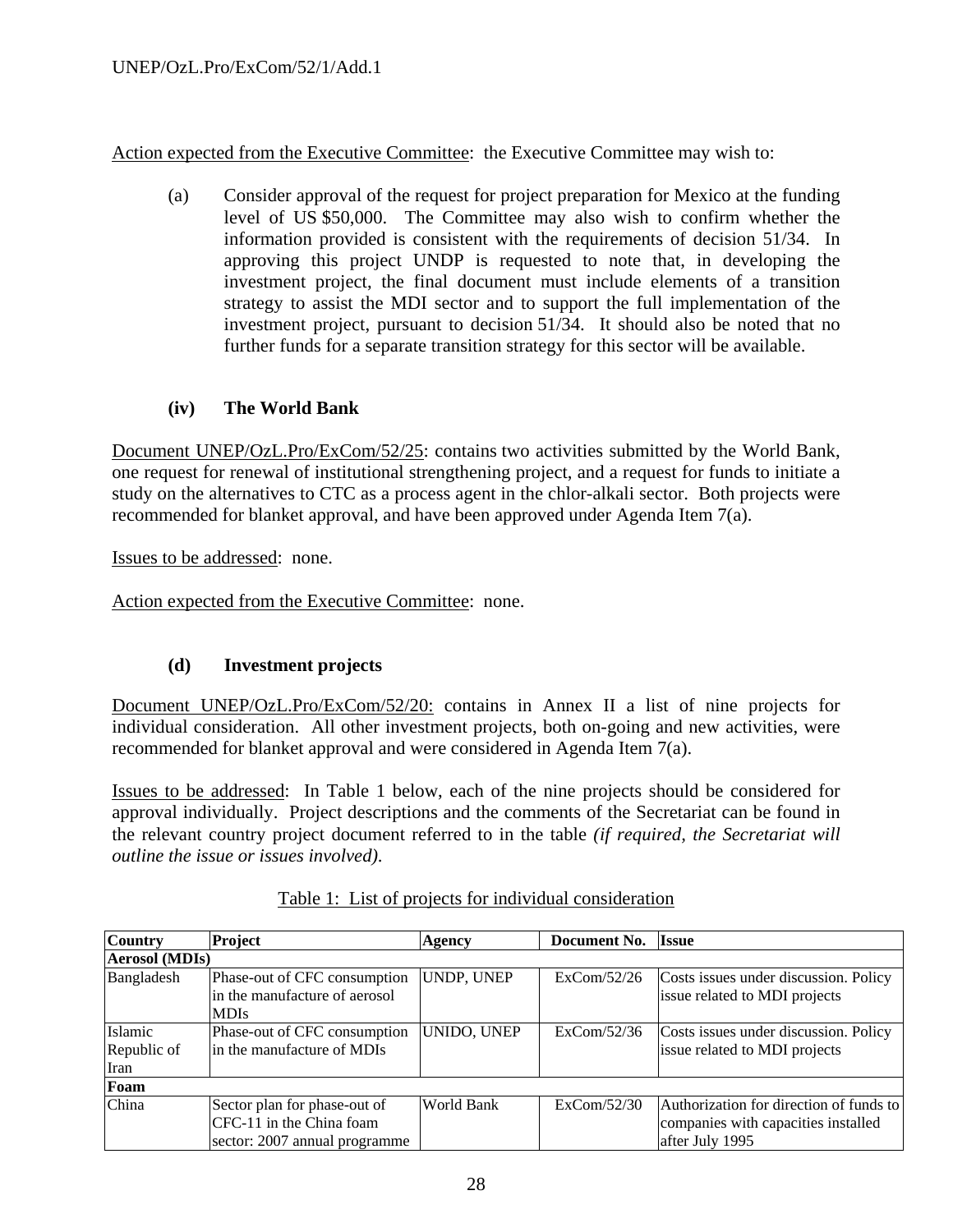| Fumigant                  |                                                                               |                                                        |             |                                                                                         |
|---------------------------|-------------------------------------------------------------------------------|--------------------------------------------------------|-------------|-----------------------------------------------------------------------------------------|
| Cameroon                  | Total phase-out of methyl<br>bromide used in stored<br>commodities fumigation | <b>UNIDO</b>                                           | ExCom/52/29 | Cost and policy issues unresolved. A<br>new MYA to be approved, the current<br>practice |
| <b>Phase-out plan</b>     |                                                                               |                                                        |             |                                                                                         |
| Bosnia and<br>Herzegovina | National ODS phase-out plan<br>(third tranche)                                | <b>UNIDO</b>                                           | ExCom/52/28 | Action plan is outstanding; project<br>pending                                          |
| <b>Process agent</b>      |                                                                               |                                                        |             |                                                                                         |
| China                     | Verification of CTC<br>consumption under Phase II of<br>CTC sector plan       | World Bank                                             | ExCom/52/30 | The need to adjust the<br>14,300 ODP tonnes for CTC outside<br>Phase I and II           |
| India                     | CTC sector plan: 2007 work<br>programme                                       | World Bank,<br>UNDP/Japan,<br>UNIDO,<br>Germany/France | ExCom/52/35 | Request for funding of enterprises<br>established after 1995                            |
| Mexico                    | Umbrella project for terminal<br>phase-out of CTC                             | <b>UNIDO</b>                                           | ExCom/52/41 | Cost issues still under discussion;<br>conclusion pending                               |
| Solvent                   |                                                                               |                                                        |             |                                                                                         |
| <b>DPR</b> Korea          | Plan for terminal phase-out of<br>CTC (fifth tranche)                         | <b>UNIDO</b>                                           | ExCom/52/37 | Implementation delays                                                                   |

Action expected from the Executive Committee: the Committee may wish to consider whether to approve each of the nine projects listed in the table on the basis of: the information provided in the relevant project proposal document including the Secretariat's comments; any additional documents circulated in accordance with decision 41/80; and, any additional information provided at the meeting by the Secretariat or the relevant implementing agency.

### **8. Country Programmes**

There are no country programmes for consideration at this meeting.

### **9. Report on the costs for carrying out a comprehensive independent assessment of the administrative costs required for the 2009-2011 triennium (follow up to decision 51/38)**

Document UNEP/OzL.Pro/ExCom/52/50: contains a report on the status of the contract for the administrative cost study authorized in decision 50/42 based on terms of reference adopted at the  $51<sup>st</sup>$  Meeting (decision 51/38).

Issues to be addressed: to be determined.

Action expected from the Executive Committee: pending.

### **10. Progress report on a study on the treatment of unwanted ODS to be submitted to the Nineteenth Meeting of the Parties (follow up to decision 50/42)**

Document UNEP/OzL.Pro/ExCom/52/51: presents the progress achieved in conducting a study based on decision XVIII/9 of the Eighteenth Meeting of the Parties regarding "Review of draft terms of reference for case studies called for under decision XVII/17 on environmentally sound destruction of ozone-depleting substances". The decision called for a progress report to the Nineteenth Meeting of Parties. The document includes the draft for such a progress report.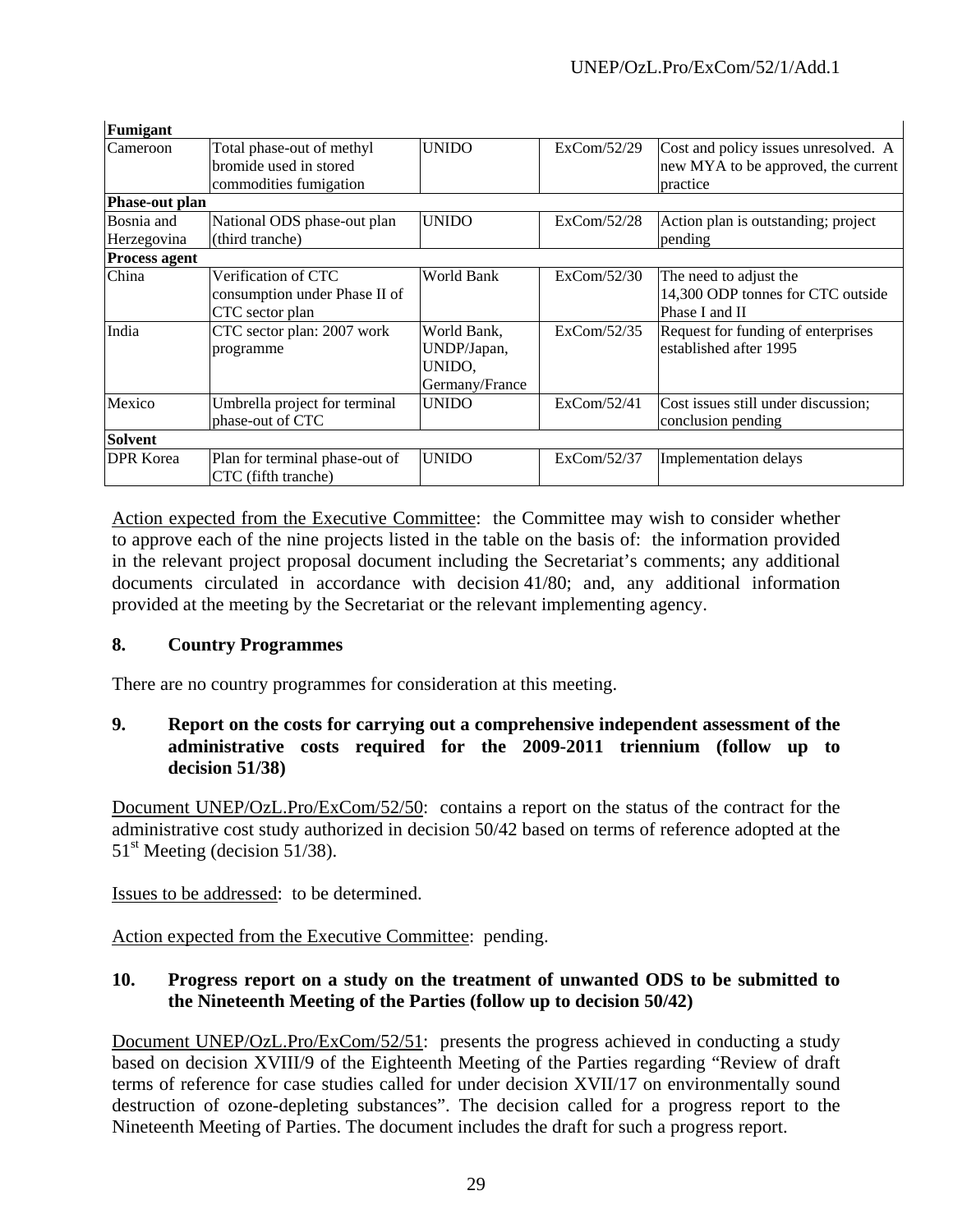#### Issues to be addressed: none.

Action expected from the Executive Committee: The Executive Committee may wish to take note of the draft progress report on the study on the treatment of unwanted ODS, and consider either of the following:

- (a) Note the draft progress report as submitted;
- (b) Request the Fund Secretariat to update the report with any new information that becomes available between issuance of the draft and the  $52<sup>nd</sup>$  Meeting; and
- (c) Request the Fund Secretariat to forward the revised progress report after approval by the Chair of the Executive Committee, for consideration at the Nineteenth Meeting of the Parties.
- **11. Consideration of the issue of CTC use as feedstock and process agents, and the co-production of CTC in Article 5 countries, taking into consideration the study of the Technology and Economic Assessment Panel (TEAP) on global CTC emissions (follow-up to decision 51/36).**

Document UNEP/OzL.Pro/ExCom/52/52: provides information on TEAP's advice that the Global CTC report is not yet available; as a result the proposal is that the discussion on this issue should be postponed further.

Issues to be addressed: none.

Action expected from the Executive Committee: none.

#### **12. Provisional 2006 Accounts**

Document UNEP/OzL.Pro/ExCom/52/53: presents the provisional 2006 accounts of the Multilateral Fund, the four implementing agencies (IAs) and the Secretariat for information only. The final 2006 accounts of the Fund will be submitted to the 53rd Meeting of the Executive Committee. As a follow up to decision 51/37 of the Executive Committee on the UNEP support costs charges to the Fund, the Committee is advised that UNEP has decided to return the full amount of US \$143,956 to the Fund and to charge it to its own overhead account. This adjustment is to be effected in the 2007 accounts.

#### Issues to be addressed: none.

Action expected from the Executive Committee: The Executive Committee may wish to note:

- (a) The Fund's 2006 provisional accounts;
- (b) That the 2006 final accounts of the Fund will be submitted to the Committee at the  $53<sup>rd</sup>$  Meeting;
- (c) The actions taken by the Treasurer to reflect adjustments resulting from the reconciliation of the 2005 accounts exercise; and